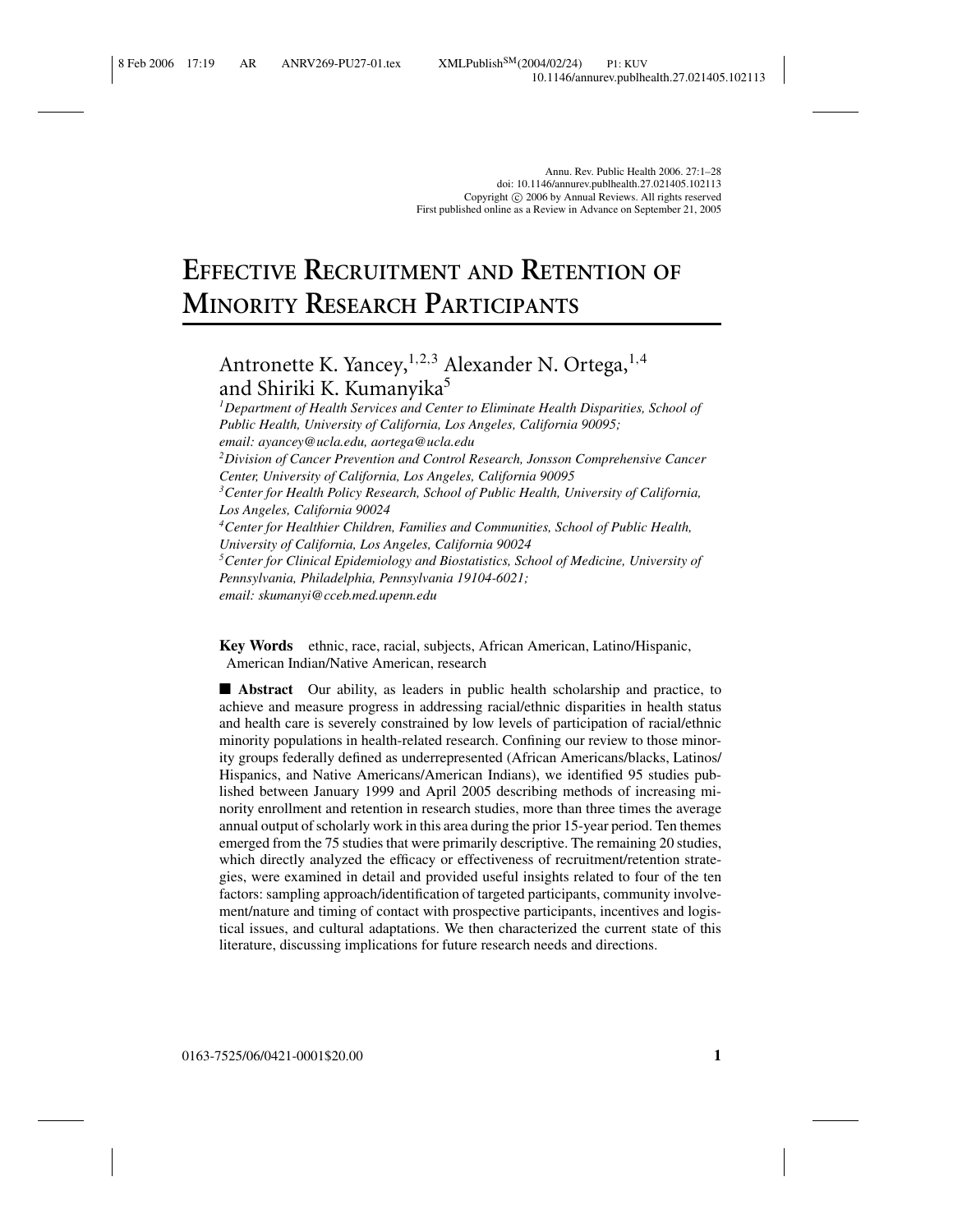## **INTRODUCTION**

Racial/ethnic disparities in health status and health care are subjects of everincreasing attention, as reflected in the special segments or issues of major medical and public health journals [e.g., Lavizzo-Mourey et al. (63); Yancy et al. (119)] recently devoted to this topic. Racial/ethnic differences in socioeconomic status (SES) alone cannot account for these disparities (63). Although progress in reducing these disparities has been made for some health conditions within certain racial/ethnic groups, the magnitude of the gap has remained fairly constant overall and is increasing in some critical areas (63, 91, 100). However, our ability to assess, much less advance, this progress is hampered by the low levels of participation of racial/ethnic minority populations in health-related research (65, 77, 80). Many studies have examined the influence of the Tuskegee Study (of untreated syphilis in black men in Alabama) on public attitudes toward research participation, particularly among African Americans [e.g., Bates et al. (13); Freimuth et al. (37); Heitman & Wells (46); Shavers et al. (95); Thomas & Quinn (105)]. However, the distrust engendered by the Tuskegee study or similar historical events may be only one of a host of determinants of recruitment and retention of minority participants.

The need for increased ethnic minority participation in public health research is multifaceted and scientifically driven. The demographic composition of the United States is increasingly multiethnic and pluralistic, with no majority racial/ethnic group projected by 2060 (22). Non-Hispanic whites already comprise fewer than 50% of the population of California, the largest state in the United States (22). Adequate minority representation is needed in all types of studies, drawing samples from geographic areas in which substantial numbers of one or more minority group(s) reside for generalizability, i.e., to ensure that findings are applicable to diverse populations. Oversampling to produce proportions of minorities beyond their levels of representation in a population may be necessary to achieve adequate numbers.

Increased proportions of minorities in all studies may also allow sufficient sample size for ethnicity-specific analyses and data presentation. Subgroup-specific data are needed when ethnicity could modify the outcome, and they are also useful to document convincingly that the results are applicable to diverse groups. For example, in a review of hormone replacement–therapy studies, Nicholson & colleagues (81) found that >99% of study participants were white, and consequently, no studies presented data in subgroup analyses stratified by race. Thus, women from racial/ethnic minority groups and their physicians may have less confidence in applying the findings of these hormone replacement–therapy studies in their decision-making processes. In addition to compromising generalizability, lack of inclusiveness in treatment trials may overestimate effects by creating a best-case scenario. In prevention trials, a lack of inclusiveness may actually underestimate effects because more advantaged participants may have a diminished capacity to benefit from preventive interventions (ceiling effects) (17).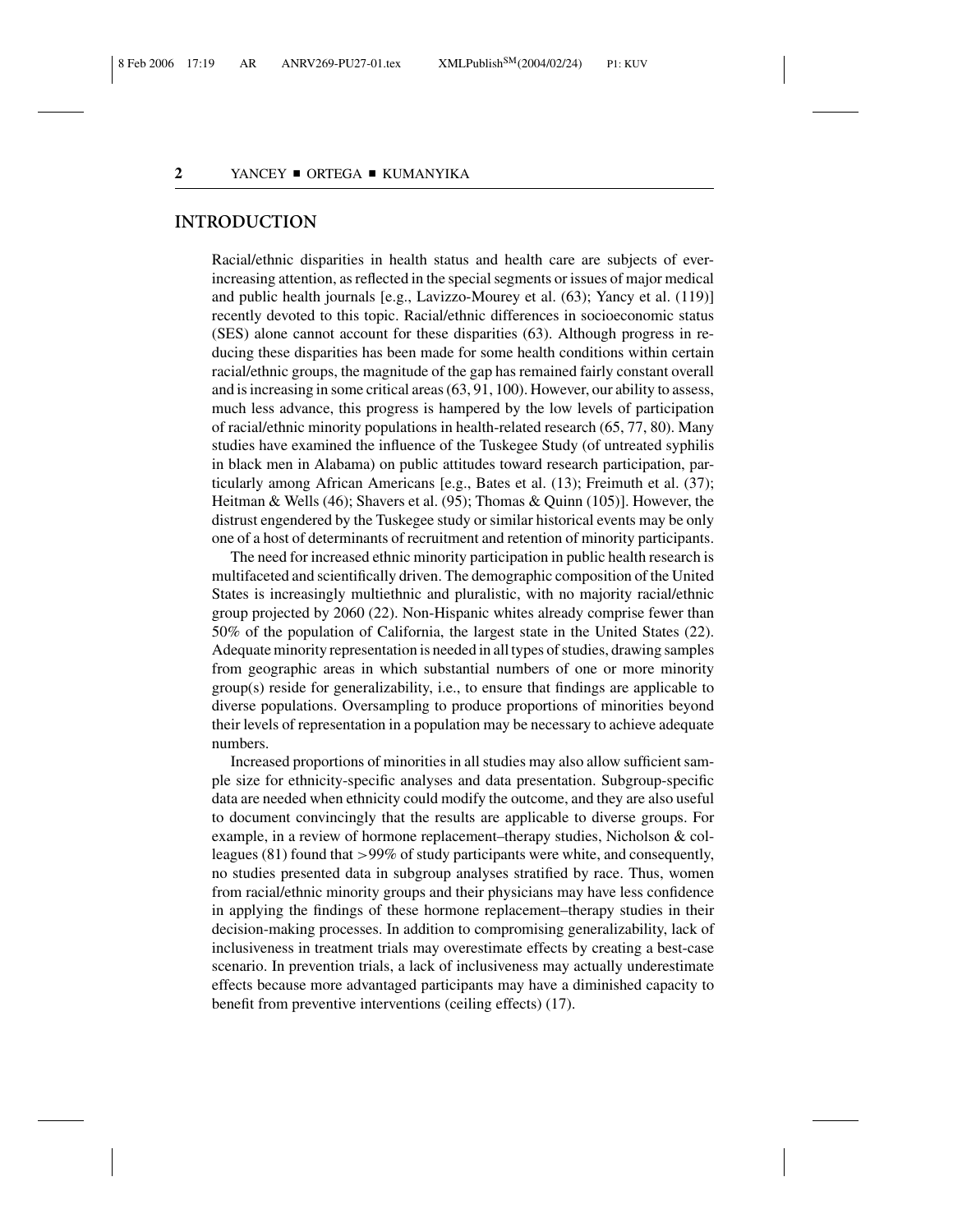Increased numbers of intervention studies, both prevention and treatment trials, that focus on one or more minority population(s) and are culturally targeted to that (those) population(s) are necessary. Miranda et al. (72) underscore this need, asserting that enrollment of representative numbers of minorities (based on population) in efficacy trials of mental health care services is not likely to advance the literature because numbers of minorities included would be inadequate for precise analyses of effects within subgroups. As previously noted, ethnicity-specific analyses may be required to determine whether general effects apply to subgroups. This assertion is exemplified in a review of community-level, obesity-related lifestyle intervention trials, which identified only 5 of more than 600 articles published between 1970 and 2003 that targeted a general audience and presented ethnicityspecific analyses. The other 18 inclusive studies targeted one or more racial/ethnic minority groups; 9 of these resulted from a single Center for Disease Control and Prevention (CDC)-funded California Department of Health Services physical activity promotion initiative in communities of color (116).

Observational studies, both qualitative and quantitative, investigating issues specific to the health of certain racial/ethnic populations are also a priority. The Jackson Heart Study of cardiovascular disease in African Americans is one example (114). Studies investigating the disproportionate rate of prostate cancer among African American men provide another example. In addition, assessment of the reliability and validity of survey instruments measuring constructs of interest in culturally diverse populations is critical to the conduct of high-quality research so that, when necessary, appropriate adaptations are made or new instruments developed [e.g., Skelley et al. (98)]. Data collection and reporting from standardized health surveillance and health services outcomes with regard to race/ethnicity are required to increase the availability of these data for research involving secondary analyses, as well as to increase the accuracy of identifying and monitoring disparities (99).

The representation of underserved racial/ethnic groups in clinical trials and epidemiological research has increased somewhat, spurred by regulatory efforts to enhance minority participation (48, 80, 82, 90). The 1993 National Institutes of Health (NIH) Revitalization Act mandated minority inclusion in randomized clinical trials, defining underrepresented minorities as African Americans, Latinos, and American Indians (1). Subsequently, review criteria in NIH study sections have formally required minority recruitment plans or scientific justification for their exclusion (62); informally, review committees have examined and weighted, to varying degrees, investigator experience in recruiting diverse samples and documentation of support for their proposed projects for understudied communities. Federal requests for applications for studies in diverse populations have also increased. Because of their organizations' interests in increasing diversity, journals of certain professional societies such as the American Public Health Association and the American Psychological Association have also endeavored to improve their scrutiny of and consistency in describing race/ethnicity variables.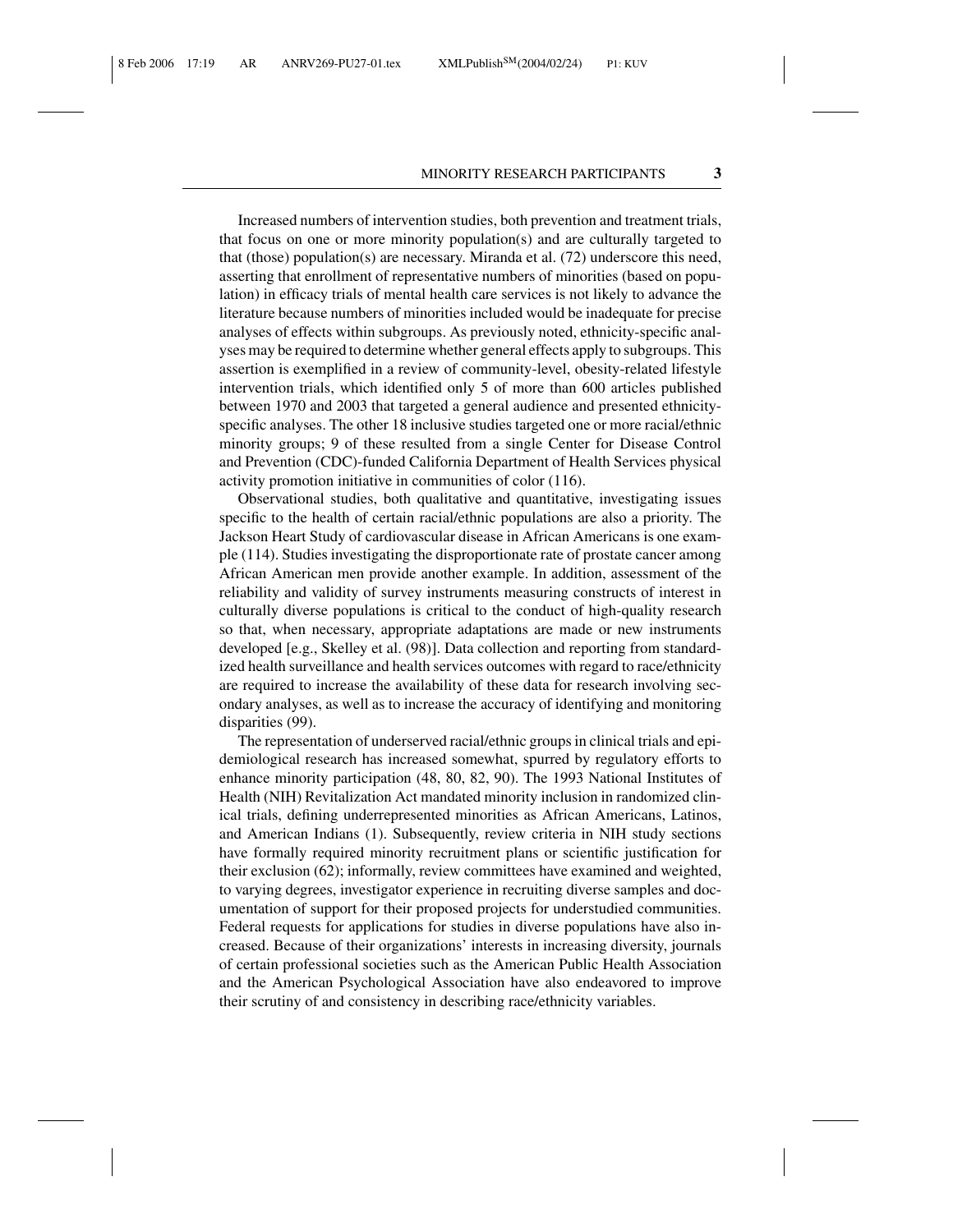Continued attention is required, however, to address the persistence and pervasiveness of underinclusion of racial/ethnic minority groups in public health research. This article aims to review the recent public health literature to assess our understanding of barriers to and facilitators of the recruitment of racial/ethnic minority participants in health-related research. Numerous reviews have been published on various aspects of minority underrepresentation in research, but none have broadly examined studies published since 1998 [e.g., Arean & Gallagher-Thompson (8); Baker (11); Beech & Goodman (14); Moreno-John et al. (65); Levkoff et al. (73); Miskimen et al. (77); Olin et al. (82); Shavers-Hornaday et al. (97); Swanson & Ward (104)]. A discussion of the state of this literature, including its strengths and weaknesses, with implications for future research needs and directions, follows. We elucidate some of the major variables and findings related to the success or failure of recruitment and/or retention efforts, attempting to isolate and describe retention issues as distinct from those related to initial recruitment.

#### **METHODS**

We conducted a general assessment of the available literature, including preliminary searches of electronic databases and perusal of references cited by key articles. We also contacted expert colleagues by telephone or electronic mail to retrieve nonelectronically cataloged or unpublished in-process studies. The literature addressing recruitment and retention of minorities is early in its development and is challenging to organize for several reasons: the unevenness of reporting of recruitment, enrollment, and retention statistics; the differences in use of terminology across studies; the complexity of this literature, covering disparate sample sociodemographic compositions, disease domains, and study types; and the primarily descriptive nature of most studies in this area. Each of these aspects is detailed below.

Reporting of recruitment and retention statistics by race/ethnicity is uncommon and uneven, and even race/ethnicity of enrolled subjects is not consistently reported. For example, Ness and colleagues (80) reviewed 65 clinical studies published between 1993 and 1995 that presented detailed results of participant recruitment, demonstrating that only  $1\% - 3\%$  of studies reported the racial/ethnic composition of potential, eligible, or refusing subjects. In fact, only 58% of these studies reported race/ethnicity of enrolled subjects versus 91% reporting gender and 80% reporting age. This represents an improvement, however, over an earlier review finding that only 20% of 50 published clinical trials of new drugs included any racial data (103). In some areas of research, particularly prevention studies involving relatively healthy volunteers, reporting of sample race/ethnicity is even less common. For example, 86% of the 231 articles included in a 2005 metaanalysis of the literature examining the effects of diet and exercise on weight- and fitness-related outcomes failed to report race/ethnicity, compared to only 11% and 4%, respectively, that failed to report outcomes by age or gender (40a).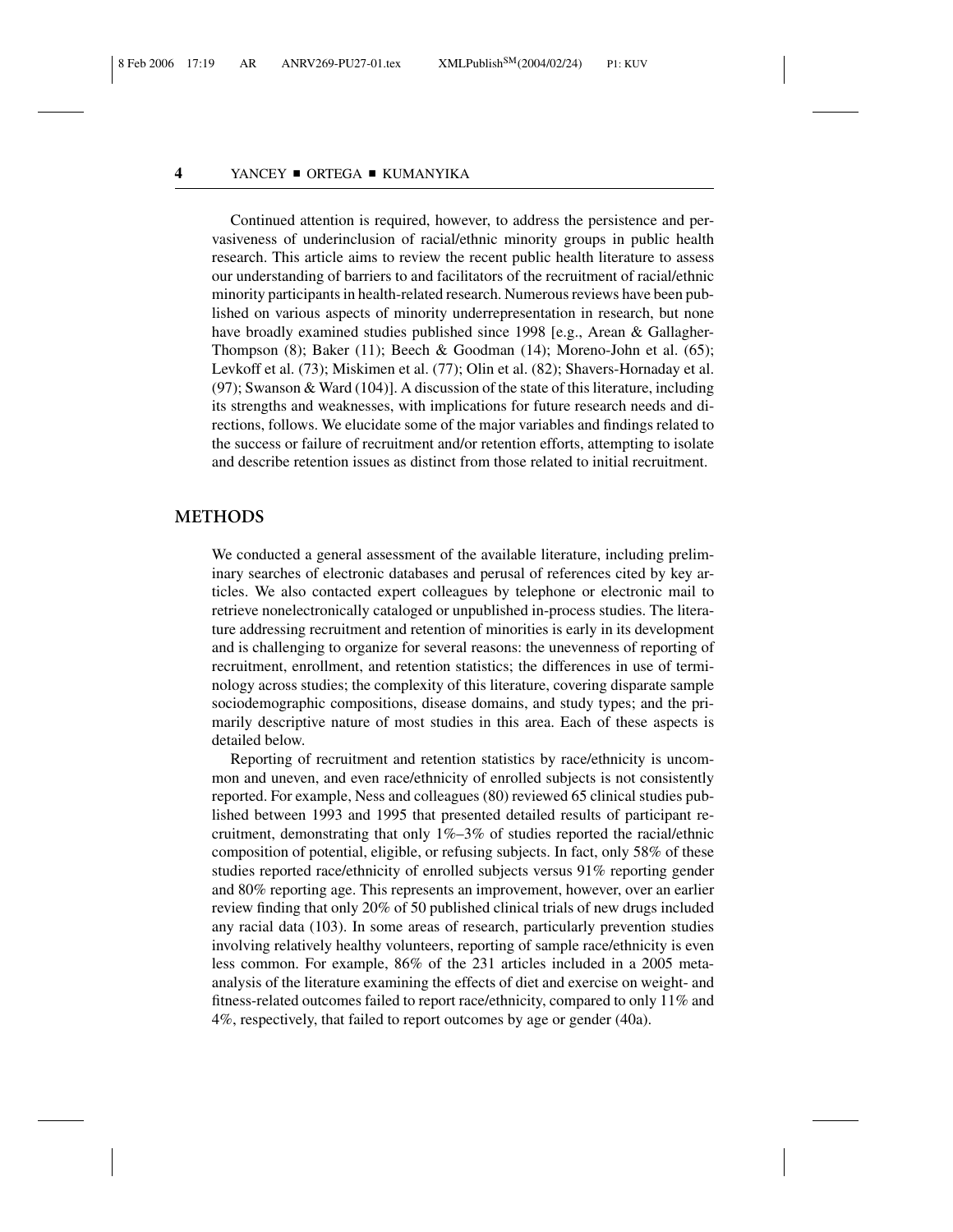Differences in terminology used and definitions of terms also complicate interpretation of findings. Such terms as enrollee, participant, registrant, refusal, loss to follow-up, contact failure, run-in period, attrition, and accrual are defined differently across studies and are sometimes not clearly defined. For example, prospective participants may enroll in a longitudinal cohort study by completing and mailing a registration postcard  $[e.g., Bell et al. (15)]$ . They are not considered participants until they complete the entry questionnaire. In most trials, however, the term enrollment is used to indicate full study participation [e.g., Olin et al. (82)]. This can be problematic in making comparisons across studies.

Understanding this burgeoning literature is impeded further by the complexity surrounding differences and similarities in approaches by study type (observational, experimental), nature (prevention, treatment), disease, health target or domain, sampling (probabilistic, nonprobabilistic), sample demographics (age, gender, SES, acculturation), arduousness or level of invasiveness of study procedures (phlebotomy, chemoprevention, long self-administered questionnaires, spinal taps), recruitment setting (community vs. clinical), U.S. region, residential characteristics (urban vs. rural), and whether the outcome of interest is recruitment or retention. Furthermore, great heterogeneity exists both between and within such broadly defined racial/ethnic categories as African American/Afro-Caribbean/African (relatively recent immigrant), Latino/Hispanic, and Native American/American Indian/Alaska Native (5, 100, 118), which complicates comparisons across studies involving different subgroups within the larger ethnic minority categories.

Another characteristic of the available literature is that it is primarily descriptive. The articles reporting analytical approaches to identify strategies or factors effective in sample diversification are relatively few, and most have been published only since 1999, subsequent to the review by Olin et al. (82). In their fairly comprehensive review of studies published between 1984 and 1998 detailing methods related to recruitment, participation, and retention of underrepresented racial/ethnic groups in clinical research, essentially none of the 90 directly and systematically tested hypotheses regarding the efficacy of these methods using controlled designs (82). Of those that provided any quantitative data, results were equivocal. For example, of 13 articles quantitatively comparing mass or targeted media to personalized approaches, 6 found media methods more productive, whereas seven demonstrated that personal contact between investigators or their intermediaries (with prior personalized connection with prospective participants) was more beneficial (82). The authors recommended hypothesis-testing, analytical studies of the efficacy of methods, including comparisons of method cost-effectiveness in recruiting minority and nonminority participants.

Although similarities exist in approaches to increasing sample diversity, differences can be ascribed to myriad factors. To define themes specific to minority recruitment, our general assessment of the literature described above was framed against what constitutes effective engagement (recruitment and retention) of research participants in general. Two main types of strategies for the recruitment of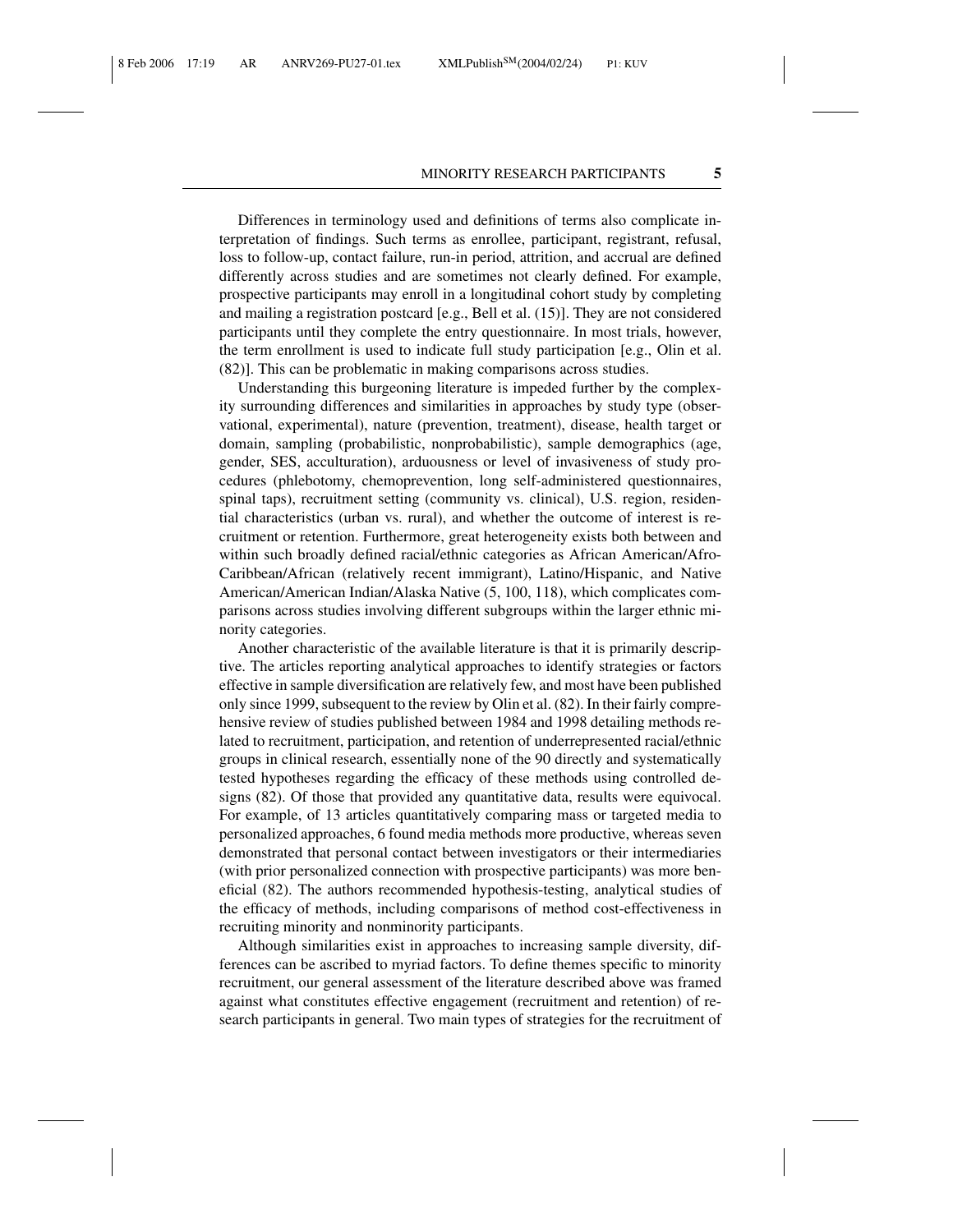study participants exist: passive and active. Passive recruitment involves disseminating information in the target population through various channels (e.g., flyers, advertisements, mailings, and public service announcements), prompting prospective participants to contact project staff. Active recruitment involves bringing the project staff directly into contact with prospective participants, i.e., telephone or in-person appeals by project staff and medical providers. The general engagement strategies for recruitment are similar to those for retention: communication of respect and benefits (personal and common good) without coercion, minimal risk, convenience (evening/weekend hours, child care, transportation, scheduling flexibility, accessibility), compensation for expenses related to participation (parking, mass-transit passes, cab vouchers), private space for data collection, communication of appreciation for investment of time and effort (verbal recognition, certificates of participation, letters of gratitude), disclosure of electronic recording, assurances of anonymity and confidentiality, full informed consent, ethical conduct, provision of incentives (monetary honoraria, food, raffle tickets), and maintenance of contact (birthday cards, reminder postcards). Certain strategies may be more appropriate to particular study designs, but practice is currently informed more anecdotally than empirically.

In addition to the aforementioned general strategies for successful engagement, retention may be enhanced by flexibility in intervention protocols, incentives, minimal field staff turnover, multiple friend and family contacts to avoid mobilityrelated loss to follow-up, and strategies to decrease respondent burden, e.g., shifting to project staff as much of the responsibility for recordkeeping as possible (51, 53, 54). Retention is also strongly influenced by recruitment characteristics. Studies that impose substantial hurdles to enrollment, e.g., multiple screening visits or run-in or trial periods after which only those who perform at a certain level are enrolled, would generally be expected to have higher retention rates than would those that take "all-comers" and may also select differentially from different ethnic groups (58, 80). However, we found many fewer studies that focused specifically on retention as distinct from recruitment of minority participants. Coverage of retention data within the main results of studies, i.e., drop-out rates described in articles not focused on participant engagement as such [e.g., Kumanyika et al. (59)], was beyond the scope of this review.

We focused our review on recent contributions to the literature and attempted to capture the main themes of the more voluminous descriptive literature while more closely examining the smaller body of analytical studies. Examination of recruitment and retention issues among Asian Americans was beyond the scope of this review. Although Asian Americans are not federally defined as underrepresented in health research (1), this ethnic group clearly constitutes an understudied population in which many health disparities exist. However, their relatively small population size combined with marked heterogeneity with respect to language, nationality, and acculturation status, makes the sparse literature on their engagement in research difficult to interpret and worthy of a separate and focused analysis. Confining our review to those minority groups federally defined as underrepresented in research (1), we searched the MEDLINE/PubMed electronic database for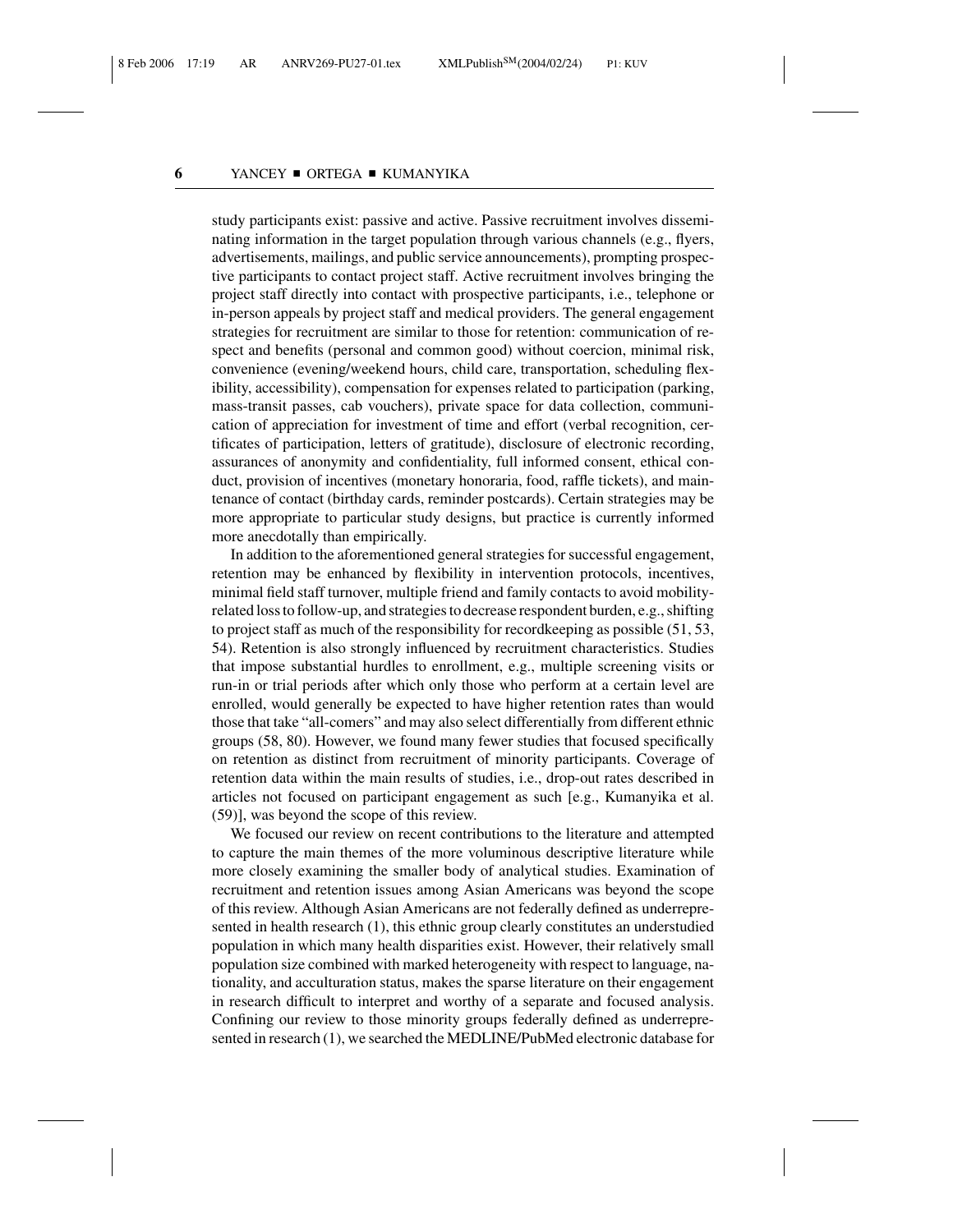reports published between January 1999 and April 2005 using the following search terms in combination: (*a*) minorities, minority, race, racial, ethnic, African American, black, Hispanic, Latino, Native American, American Indian; (*b*) recruitment, retention; and (*c*) research, subjects, participants. This yielded 155 unique articles and abstracts. Thirty-nine additional articles were identified by inspection of citation lists, use of the PubMed option of retrieving articles related to those already identified, and solicitation of references from expert colleagues.

We then established the following study-inclusion criteria: study conducted in the United States; study sample comprised of living individuals; study presented as a full-length, data-based report, excluding editorials and abstracts of presentations; federally defined, underrepresented racial/ethnic minority group identified in the abstract of the article; study content area is of primary relevance to public health, excluding, for example, comparisons of clinical treatment approaches; study examined methods of engaging members of underrepresented minority groups in research as a central focus; study presented a detailed description of the methods used; and study was not duplicative of other studies included, e.g., the Women's Health Initiative article by Hays et al. (45) was excluded because Fouad et al. (34) presented the same recruitment data in greater detail.

The process of abstracting study data was performed independently in three phases by two study coauthors. First, a spreadsheet of individual study data was generated. Data were entered into a Microsoft Excel database under the following categories: lead author, title of article, year of publication, journal, study population, recruitment setting (clinical, community), study design, design of study to which participants recruited, significant predictor variables, insignificant variables, outcome variables, and other findings/comments. Data were subsequently aggregated descriptively for presentation in the first part of the Results section of this article. Second, analytical project narratives were produced. Third, recurring themes were identified among the descriptive studies, which were then collaboratively summarized. Discrepancies during any phase were highlighted for discussion between study collaborators to arrive at a consensus.

#### **RESULTS**

Ninety-five reports were identified that met our selection criteria by examining some aspect of recruitment or retention of racial/ethnic minority populations in research studies of relevance to public health. Twenty of the articles were categorized as analytical, and the rest, descriptive. Several of the descriptive studies were review articles, each focusing on a specific study type, disease domain, ethnic group, or age group. Most articles focused on recruitment to particular study designs: clinical trials, 31 (33%); prevention trials, 24 (25%); longitudinal cohort or multiwave studies, 12 (13%); cross-sectional or case control, 10 (11%); observational epidemiological studies in general, 7 (7%); and qualitative or focus-group studies, 2 (2%). Fifty percent of the articles were disease specific: 26% were in studies of cancer, 6% in hypertension and cardiovascular diseases, 5% in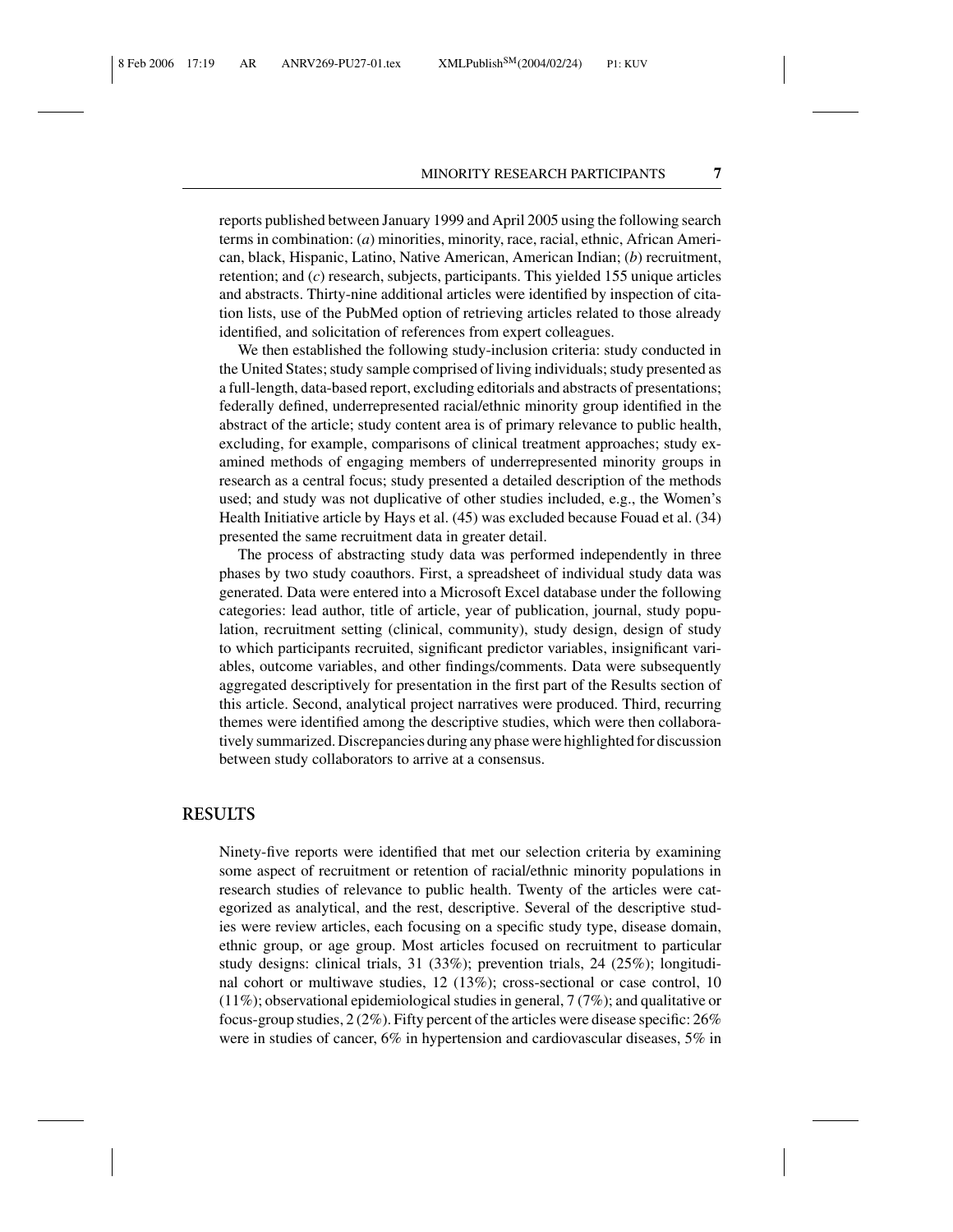Alzheimer's disease, 4% in diabetes, 3% in each of HIV/AIDS and osteoporosis, and 2% in mental health disorders. African Americans were a focus in the overwhelming majority (82%) of the articles, and Latinos were a focus in 20% of those articles that specified the race/ethnicity of the group(s) targeted. Native Americans were a focus of only 5% of the articles. (Multiethnic studies were counted in all applicable categories.) Sixteen percent focused on older populations, whereas only 3% examined children and/or adolescents.

The presentation of results is structured as follows. First, the larger body of descriptive study findings is presented in the aggregate to provide general guidance on approaches or facilitators of and barriers to recruitment and retention of these populations. Studies focused much more on recruitment than retention; retention issues distinct from those of initial recruitment were highlighted wherever possible. Second, the relatively small group of analytic studies is examined in some detail to identify specific strategies with demonstrated efficacy or lack of efficacy in recruiting or retaining participants from certain racial/ethnic minority groups.

## **DESCRIPTIVE STUDY FINDINGS**

Seventy-five descriptive studies of methods to increase minority participation in public health research were published between January 1999 and April 2005. Most studies focused on recruitment. Ten major themes or factors emerged as influences that were either barriers to recruitment or that, if addressed appropriately, facilitated recruitment: (*a*) attitudes toward and perceptions of the scientific and medical community, particularly among African Americans [e.g., Gooden et al. (43)]; (*b*) sampling approach [e.g., Adams-Campbell et al. (2), Ahluwalia et al. (4)] (*c*) study design [e.g., Lynch et al. (67)]; (*d*) disease-specific knowledge and perceptions of prospective participants [e.g., Hoyo et al. (50)]; (*e*) prospective participant psychosocial issues such as self-efficacy, depressiveness, distress, hostility, social support, and readiness to change [e.g., Woods et al. (112)]; (*f* ) study incentives and logistics [e.g., Unson et al. (106)]; (*g*) community involvement [e.g., Reed et al. (86)]; (*h*) sociodemographic characteristics of prospective participants [e.g., Lee et al. (64), Moorman et al. (76), Sears et al. (93), Unson et al. (107)]; (*i*) participant beliefs, e.g., religiosity [e.g., Adrani et al. (3)]; and (*j*) cultural adaptations or targeting [e.g., Escobar-Chavez et al. (33)]. The major distinctions between studies were related to (*a*) study design—observational versus intervention, with the latter posing greater challenges; and (*b*) sampling approach—probability versus nonprobability, with the former proving more difficult and more expensive. Selected findings related to these factors are detailed further below.

#### **Study Design**

In general, regarding study design, it is more difficult to recruit subjects into intervention trials than observational studies. The major barriers for clinical trials are the use of placebos and double-blind assessments, and randomization is viewed negatively by many participants (67). Reducing respondent burden, informing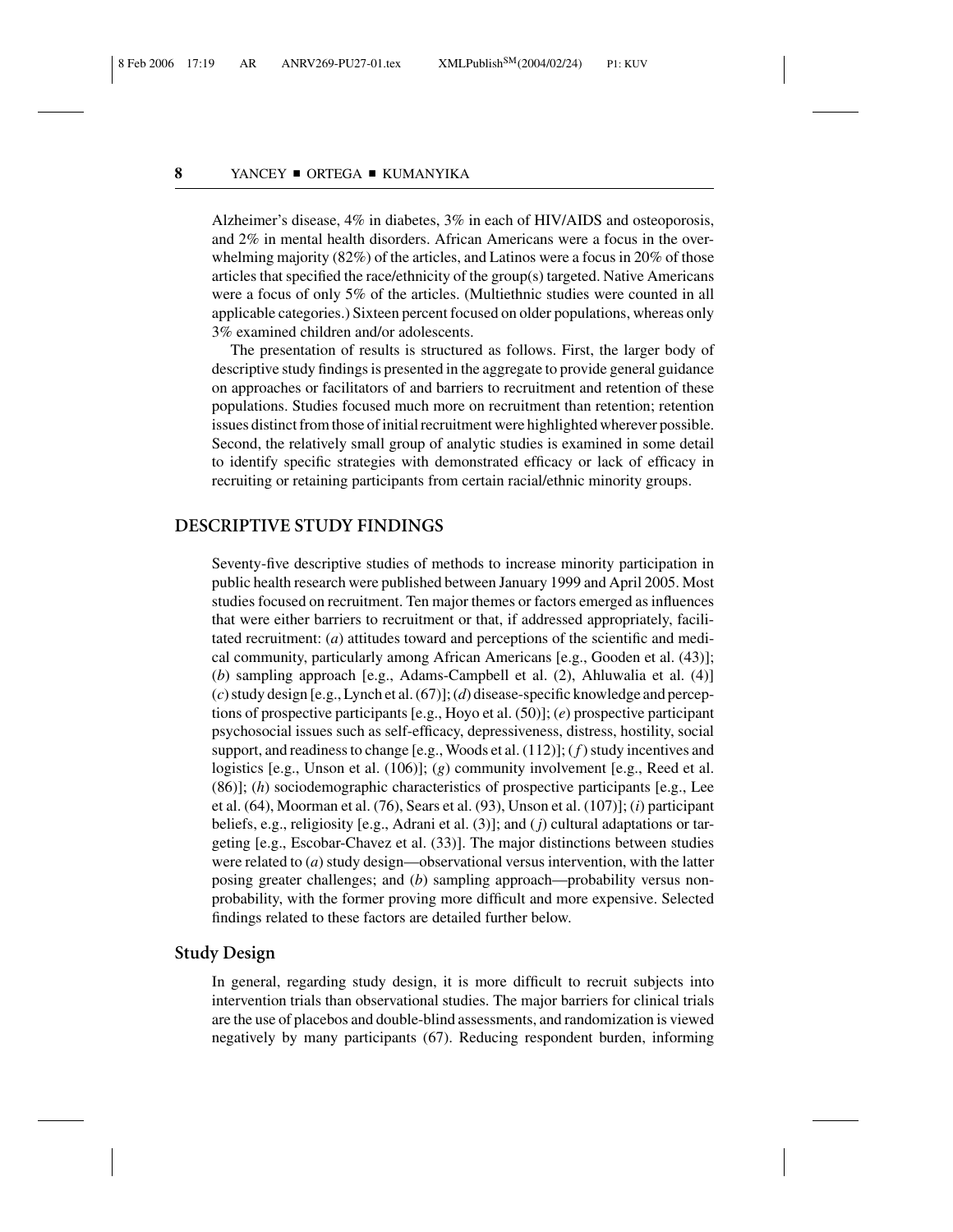participants about the advantages of randomization, offering delayed or alternative interventions to control-group participants, and assuring that a minimum standard of care will be delivered have been used in addressing these concerns (78).

# **Distrust as a Barrier to Participation**

Perceptions of trust and mistrust of scientific investigators, of government, and of academic institutions were found to be a central barrier to recruitment, particularly among African Americans (13, 19, 25–27, 29, 35–37, 42–44, 47, 50, 55, 66–68, 71, 77, 86, 94–96, 101, 102, 111, 113–115). For example, providing informed consent was reported by some participants, in separate studies, as relinquishing rather than protecting rights (27, 37, 47). Fears of mistreatment and exploitation, e.g., being treated as a "guinea pig," were also reported (26, 27, 47, 96). Similarly, concerns were expressed that data would be used primarily to advance researchers' careers and portray communities in an unfavorable light rather than to address community health problems (35, 43, 47). Knowledge of the Tuskegee Syphilis Study, however, was not necessarily negatively associated with willingness to participate in research (13, 18, 35, 36). Investigators asserted that many trust-related barriers may be eliminated by improved communication to increase prospective participants' perception of the concordance between community goals and motivations and investigators' goals and motivations (13, 35, 65, 66, 74, 120).

#### **Community Involvement to Facilitate Participation**

A common approach to building trust and alleviating attitudinal barriers was community involvement, particularly in the form of using lay outreach workers from the targeted population (10, 32, 39, 40, 47, 71, 82, 84–86, 114, 115). Inclusion of minority ("cultural insider") investigators was also advanced as a community engagement strategy (10, 115). Working through community-based organizations, particularly churches, has frequently been used as an additional community involvement strategy, particularly for African Americans (21, 30, 35, 68, 77). Although churches provide captive audiences for sampling and potential facilitative relationships with trusted community leaders (particularly ministers), some investigators have identified religiosity as a barrier to subject recruitment because of fatalistic views of disease susceptibility and outcomes [e.g., Adrani et al. (3), Fouad et al. (35)]. Others have found religiosity to be positively associated with willingness to participate [e.g., Sengupta et al. (94)]. The differences in findings for religious participation may be attributable to the health problem being studied—Adrani et al. (3) focused on cancer, whereas Sengupta et al. (94) focused on HIV/AIDS—or to differences in definitions of religiosity.

# **Retention**

Intensive follow-up and contact with subjects seems to improve both participation and retention (25, 89). The few studies addressing retention issues highlighted the importance of having the same interviewers or field staff over time; having staff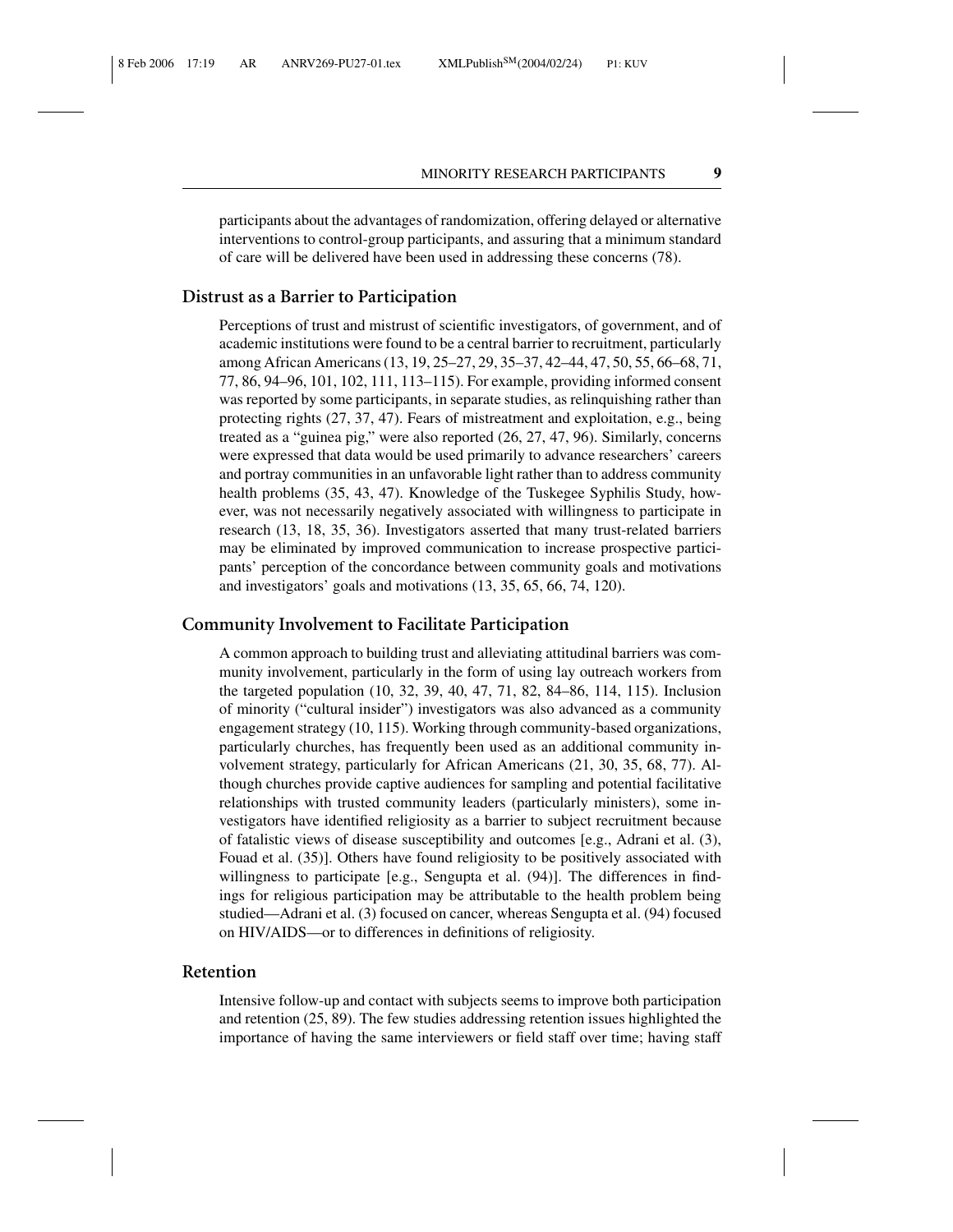from the targeted community; providing social support; and having accessible locations for intervention implementation and/or data collection, regular telephone reminders, and timely incentive payments (7, 9, 40, 49, 83, 89, 120). Dilworth-Anderson and colleagues (32) point out the importance of the interviewers' knowledge of family dynamics and providing a toll-free phone number to participants to increase accessibility of project staff. Psychosocial distress and mental health concerns, cumbersome protocols, difficult therapeutic regimens, lack of time, residence instability, and lower SES were among the variables identified as barriers (16, 51, 64, 78, 108, 109).

## **ANALYTICAL STUDY FINDINGS**

Twenty analytical studies of methods to increase minority engagement in research have been published since 1999. These articles reported comparisons of recruitment or retention outcomes across ethnic groups or within an ethnic group. The studies were grouped according to four of the factors or themes identified in our findings from the descriptive literature that were addressed in these articles. These factors are similar to those identified by Olin and colleagues (82): (*a*) sampling approach/identification of targeted participants; (*b*) community involvement/nature and timing of contact with prospective participants; (*c*) incentives and logistical issues; and (*d*) cultural adaptations. The study designs included cross-sectional observational comparisons, nonrandomized controlled interventions, and randomized controlled interventions. Thirteen of the 20 studies involved recruitment to clinical or prevention trials, 5 to cross-sectional observational studies, and 2 to longitudinal cohort studies. Only 5 of the 20 targeted primarily patients or individuals with disease diagnoses. The majority of analytical studies compared outreach strategies on yields of eligible and enrolled participants with associated costs.

# **Sampling Approach/Identification of Targeted Participants**

Population-based methods were demonstrated to be time-consuming and costly in recruiting minority participants. Cabral and colleagues (20) found that the average number of hours spent per African American or Latino control recruited was 18.6 for random digit dialing and 11.4 for health care financing administration records sampling compared with less than 1 for community-based methods. To include sufficient numbers of minorities for successful renewal of a competing NIH grant application, Marquez et al. (69) added community-based recruitment methods to population-based random sampling, which had produced a 98% white sample of 699. These community-based methods, including engagement of minority communities in research planning and establishment of explicit recruitment goals, cost \$222/participant vs. \$37/participant for the population-based methods (69). McDougall and colleagues (70) also abandoned random sampling from computer-generated zip code lists for convenience sampling after the first year of an observational epidemiological study failed to produce adequate numbers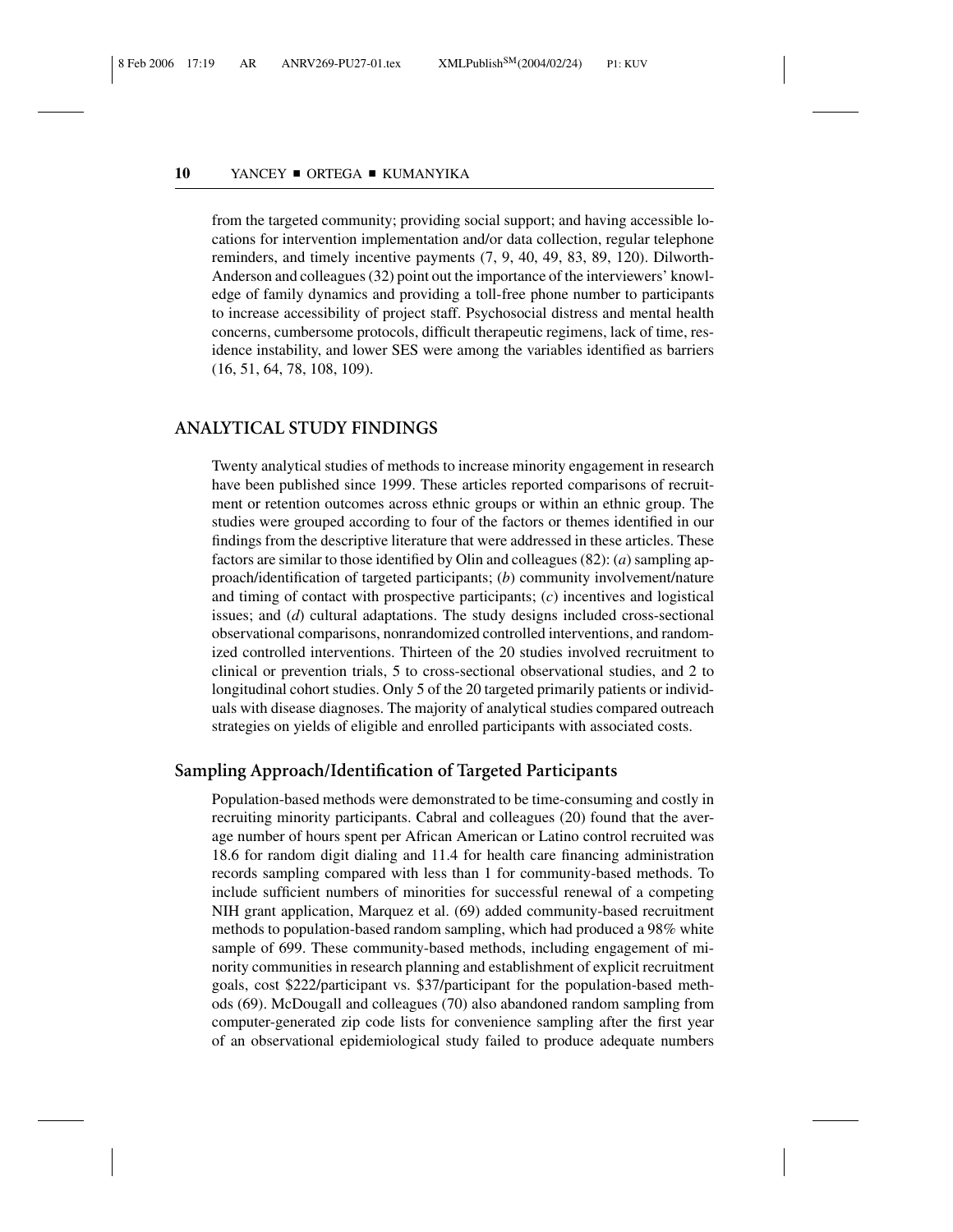of older African Americans. The proportions of African Americans and whites recruited randomly differed significantly (57% vs, 68%, respectively) (70).

Costs of recruitment may also vary by type of community-based method employed. Jo Harris and colleagues (52), in recruiting African American smokers to a randomized clinical trial, demonstrated that proactive recruitment strategies (inperson appeals by project staff and medical providers) were less likely than were reactive strategies to produce eligible and willing participants and cost \$159/enrollee. Reactive strategies (disseminating information through various channels prompting prospective participants to contact project staff) cost only \$22/enrollee and produced 89% of those randomized (52).

# **Community Involvement/Nature and Timing of Contact with Prospective Participants**

**INTERVENTION TRIALS** Several large national prevention intervention trials successful in engaging substantial proportions of racial/ethnic minority participants identified direct mail solicitation as their primary recruitment vehicle. Of those expressing initial interest in the Women's Health Initiative (WHI), African Americans had the highest randomization yields in the dietary modification component (15.2%), and Hispanics had the highest in the hormone-replacement component (10.2%), a result nearly meeting the clinical trial arm's 20% minority accrual goal at 18.5% of 68,135 (34). Mass mailing of brochures/flyers with personalized letters were the primary recruitment source across ethnic groups (African American, 61%; American Indian, 55%; Hispanic 50%; white, 61%); however, the secondary source was referral by a friend for Hispanics and African Americans and newspaper ads/articles and brochures for whites (34). Six of the 9 minority-recruitment centers developed a culturally tailored flyer, and 5 of the 6 indicated that their recruitment yields increased substantially after substitution of this flyer for the general audience brochure. The fact that recruitment strategies were not applied uniformly (in terms of timing or strategy mix) across the 10 centers (of 40 total) selected as minority-recruitment sites must be considered in interpreting the WHI findings (45).

In the Diabetes Prevention Program, which recruited to a randomized controlled trial nondiabetics with impaired glucose tolerance, Rubin and colleagues (88) also found that direct mail produced the largest proportion of randomized participants (29%) among, and was more likely to be cited as the source of trial information by, African Americans, Hispanics, and whites. Hispanics were more likely than others to have been recruited via family/friends and phone calls, and American Indians were more likely to cite community screenings and events and medical referrals as their recruitment source (88). Wide variation in recruitment strategies between clinic sites and ethnic groups must be considered in interpreting this recruitment data (88), as in that of the WHI (34, 45).

In a multicenter hypertension control feeding study, responses to passive recruitment strategies of African American (60% of sample) and white (34% of sample) participants followed a similar pattern in which mass mailing of individual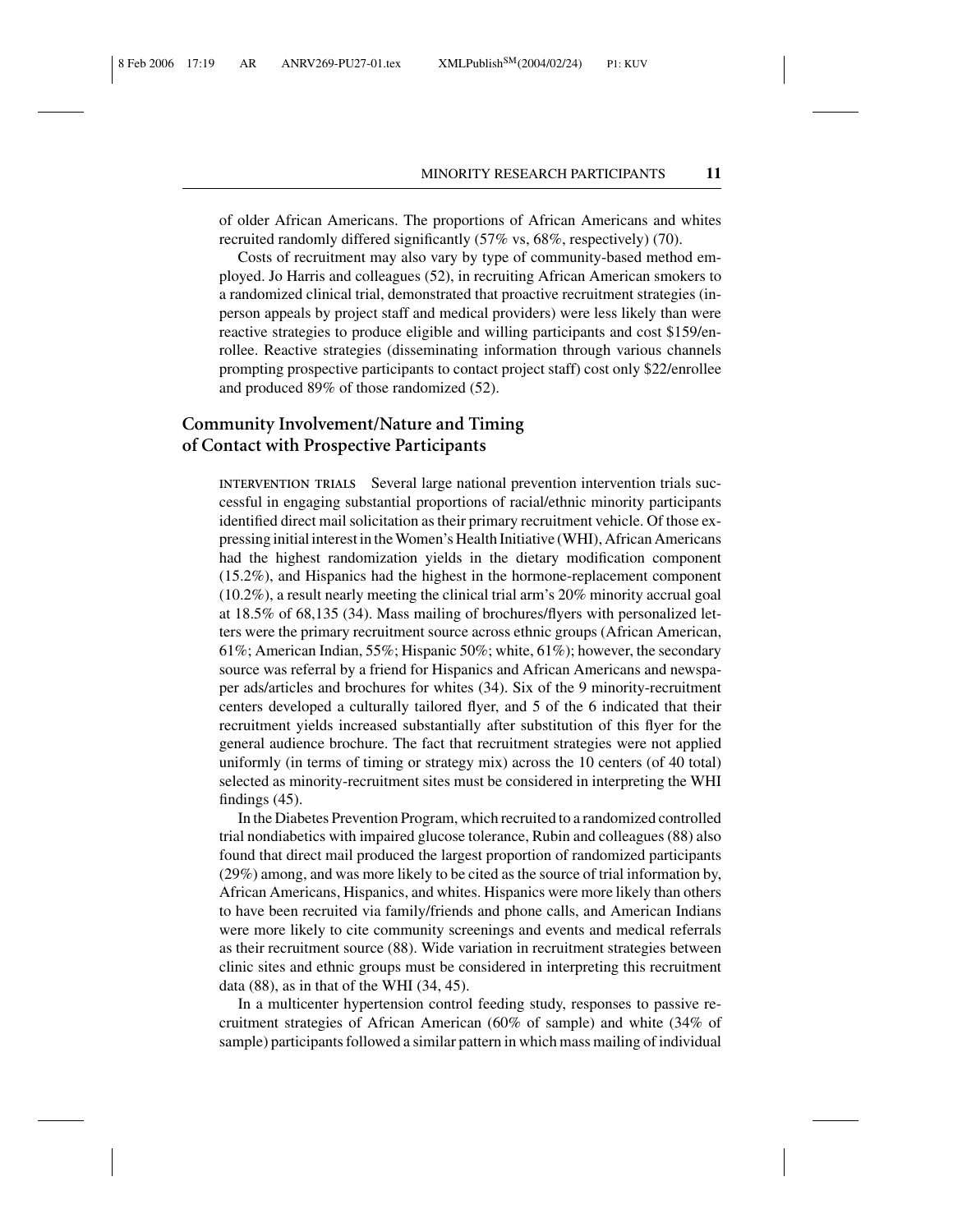brochures produced nearly half of enrollees (42% and 38%, respectively), more than twice that of the next most prolific strategy, word-of-mouth (18% and 20%, respectively) (6). Yields of 5.1–11.3 enrollees per 10,000 mailings were reported (6).

In a single-center randomized controlled prevention trial of a nutrition-physical activity intervention on body composition in African American women, direct mail solicitation using local zip codes of a purchased black women's magazine subscriber list generated so many willing and eligible prospective participants that recruitment was discontinued more than one year before intervention delivery began for the final cohort (117). Because this strategy was not initiated at the outset of the trial, its contribution to the final distribution of recruitment sources is likely to have been understated. Recruitment strategies involving personal contact were identified by 70% of participants. The study engaged a sample of predominantly working- and middle-class black women, demonstrating that recruitment source may also vary between important subgroups within an ethnic group (117). The likelihood of being recruited through media channels was significantly lower among the more obese participants, and obesity was correlated with lower SES (117).

The utility of community involvement by project staff or using communitybased organizations as intermediaries was nearly universally cited as critical to recruitment success in descriptive studies but was examined analytically in only three studies. Wisdom & colleagues (110) recruited African Americans with Type 2 diabetes to a diabetes self-management intervention implemented in four faithbased organization sites. Recruitment through the health system produced a higher randomization yield (61%) than did newspaper and radio public service announcements (19%) or faith-based organization (14%) sources; however, among both intervention and control participants, recruits from faith-based organizations were more likely to attend four or more sessions (110). Similarly, among minority patients with depression or anxiety targeted by two randomized controlled trials of mental health interventions, the yield of "consumer-centered" recruitment methods (e.g., addition of community input, personalized mailings and face-to-face solicitation, ethnically matched staff) was not superior to that of traditional methods (e.g., scientific consultation, media recruitment, provider referrals, community lectures); however, study retention was improved by these methods (7). In recruiting hypertensive African American women to a physical activity intervention, Banks-Wallace and colleagues (12) tested the effectiveness of preintervention meetings between African American research team members and potential participants in increasing study enrollment among interested women. Of 38 women responding to passive recruitment strategies of flyers, radio public service announcements, and word-of-mouth dissemination, 21 attended an optional 3-hour preintervention session and 17 did not. Fifteen out of 21 attendees (71%) enrolled in the study compared with 6 out of 17 (35%) of nonattendees. However, the small sample size, potential selection bias (self-selection), and absence of data on study eligibility rates in each group preclude conclusions about the utility or validity of this strategy.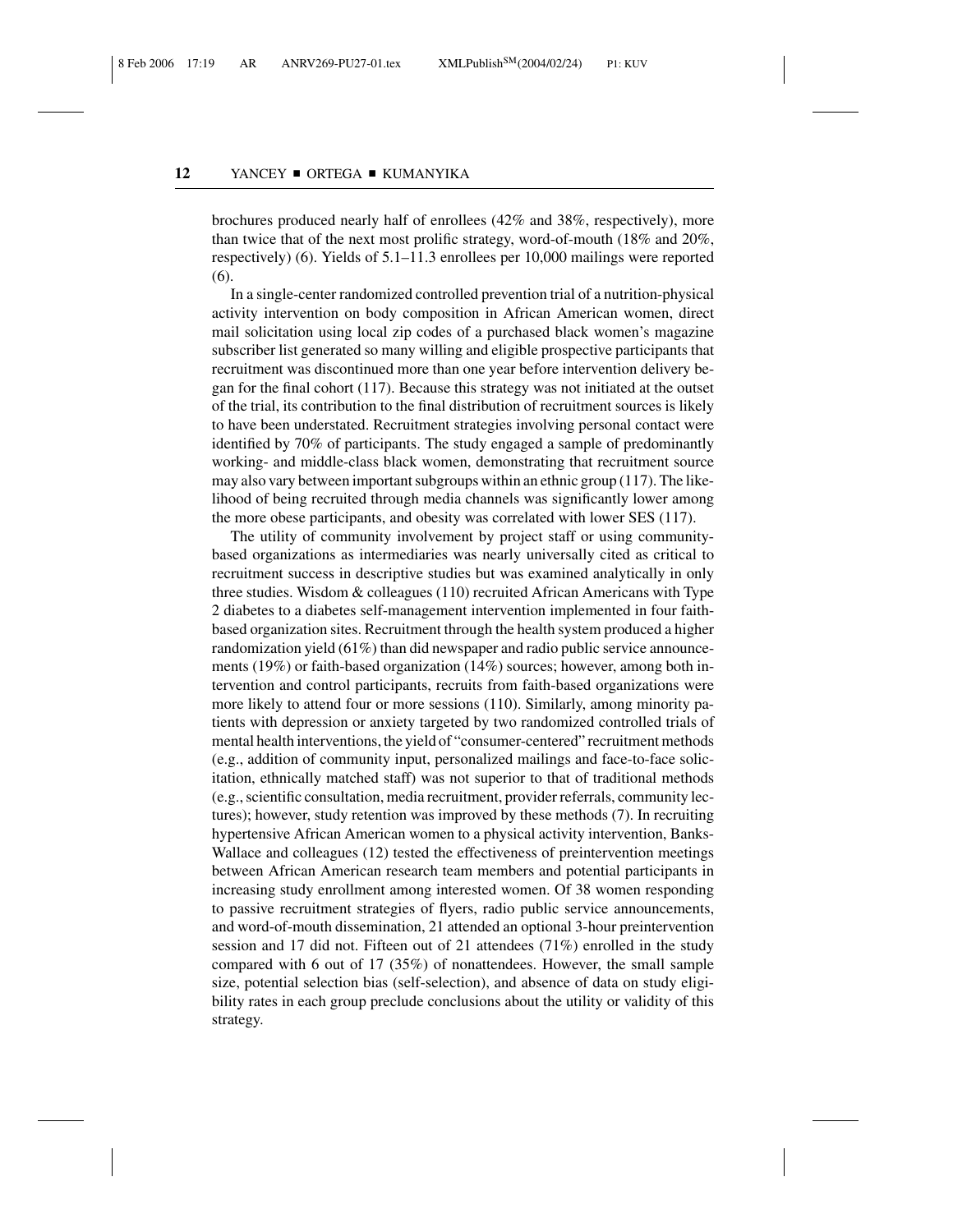**OBSERVATIONAL STUDIES** Two studies used randomized controlled trials to compare methods for increasing survey return rates between African Americans and whites. An advance notice letter was independently associated with completion of a mailed patient satisfaction survey in white ambulatory-care patients but did not improve return rates for African Americans (79). In contrast, follow-up telephone calls to Adventists who had enrolled in a longitudinal cohort study by returning a postcard, but had not returned the survey, increased survey completion more than threefold in blacks but not at all in whites (15).

Personalized recruitment methods were compared with media-based methods in an investigation of engaging minority women in longitudinal community-based research. Gilliss and colleagues (41) found that face-to-face recruitment produced the highest yield of eligible and willing participants among African Americans, Mexican and Central Americans, and whites. Direct referrals (word-of-mouth dissemination) were second in recruitment yield for African Americans and whites but similar to printed materials for Latinas. Broadcast media produced the highest numbers of prospective participants but high rates of ineligibility and refusal (41). Attrition at one year was generally low (8% for African Americans and whites, 14% for Latinas) and, although not significantly associated with recruitment source, trends suggested higher retention for those recruited by personal contact among African Americans and lower retention for African American and white broadcast-media recruits (41).

Two studies examined recruitment efficacy in very specific and narrowly defined clinical populations. Royal et al. (87) found that physician referrals and tumor registries produced 35 of the 43 families recruited, to date, to a study of hereditary prostate cancer in African Americans. However, only 2% of the substantial 41% of prospective participants who contacted project staff expressing interest by phone or mail were eligible (87). A focus group study examining determinants of access to ambulatory care services recruited an ethnically diverse sample of veterans who used Veterans Administration (VA) health services and veterans who did not use VA health services. Personalized recruitment strategies prevailed: Most veterans were recruited by liaison with community centers, accounting for 28% of the total recruitment and 36% of Latino participation (31). VA on-site recruitment accounted for 21% (33% among African Americans) of the total sample, and word-of-mouth dissemination, 17% of the total sample; metropolitan newspapers produced low yields except for whites (23%), and ethnic newspaper advertisements generated neither African American nor Latino participants (31).

#### **Incentives and Logistical Issues**

Incentives are often provided to increase participant engagement, particularly in the provision of data. In a cross-sectional survey of relatively affluent African American and white breast cancer survivors, half the sample received payment in advance, and the other half, a payment promise (9). The timing of the incentive did not influence survey return rates in either ethnic group (9). Satia et al. (92)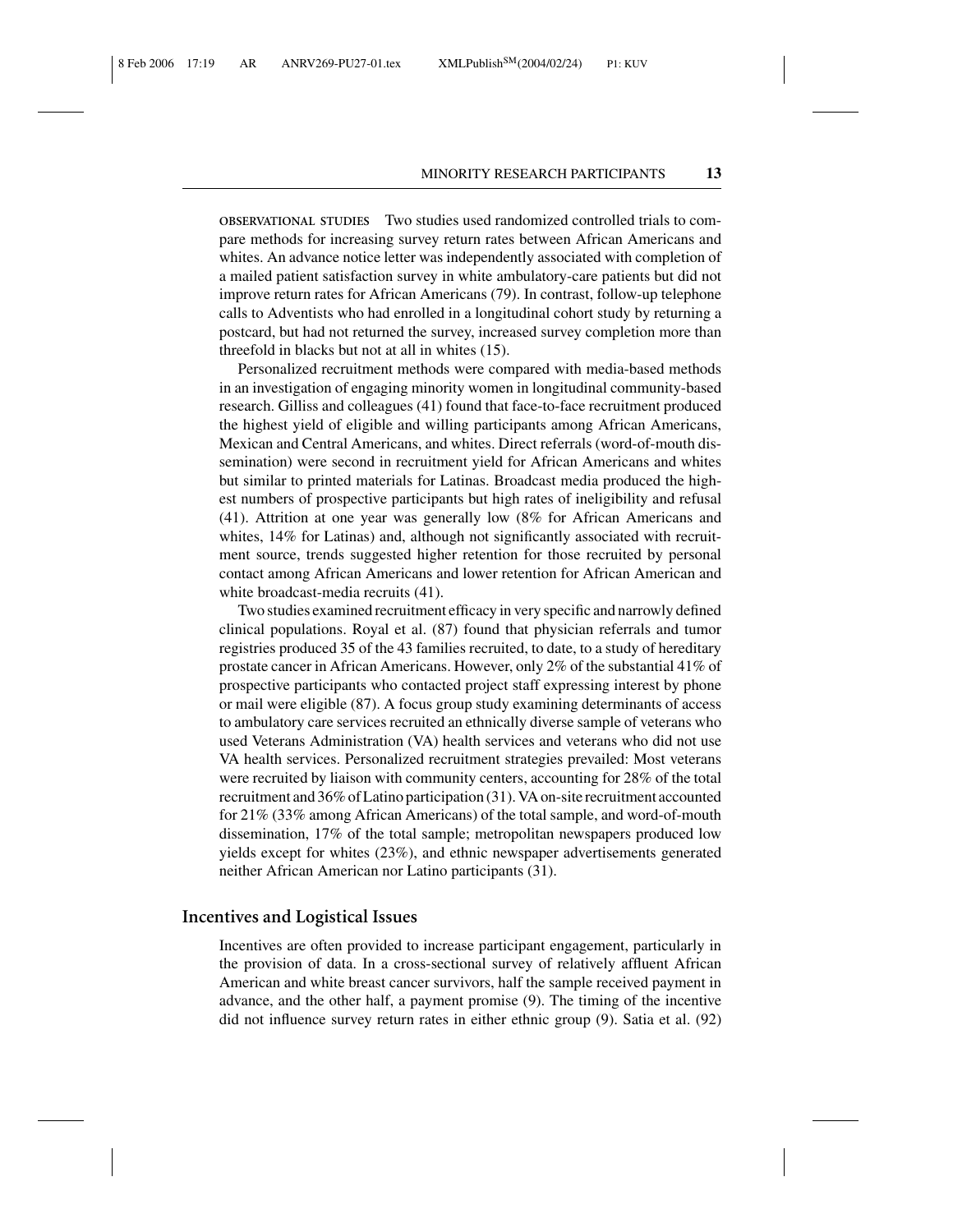examined responses among African Americans to a cancer-prevention surveillance survey when incentives were included, excluded, and promised. They also found that timing of incentives was not important but were able, in addition, to demonstrate that incentives increased response rate (24% vs. 16%) (92). Timely payment of promised incentives, however, was found to improve retention in the single-center nutrition-physical activity intervention trial cited earlier (116a, 117). Retention rates at the 6-month assessment dipped to just above 60% from more than 85% at the 2-month assessment because of a bureaucratic error in the university accounting department that delayed mailing of the \$50 incentive checks during the early period of 6-month data collection. Word-of-mouth dissemination of skepticism by disgruntled participants about ever receiving payment within the tight social network of black professional women in Los Angeles suppressed other participants' presenting for assessment during the latter period of 6-month data collection. Resolution of the issue by supplying the checks on-site, immediately upon completion of the final assessment at 12 months, restored favorable word-ofmouth assessments of the project, and the retention rate rebounded to more than 70% for the 12-month assessment (116a).

## **Cultural Adaptations and Targeting**

Six studies examined the influence of cultural adaptations: three of racial/ethnic matching of project staff and prospective participants, two of recruitment materials, and the other of intervention content. Kiernan and colleagues randomly assigned 561 Hispanic employees to receive a flyer promoting a work site dietary intervention, the flyer plus a personalized hand-signed letter reporting heart-disease risk statistics for the U.S. population overall, and the flyer plus a personalized letter with disease statistics for Hispanics. The personalized letter with general statistics to accompany the flyer produced a significantly higher (7.8%) response rate than did that of the flyer alone (2.1%). The personalized letter with Hispanic statistics, however, did not further increase response rate significantly (9.1%). Satia et al. (92) also found that a culturally tailored approach letter was no more effective than was a generic approach letter in generating responses from African Americans to their cancer-prevention survey, regardless of whether incentives were offered.

With regard to study retention, Kumpfer et al. (60) reviewed four studies comparing outcomes of generic and culturally adapted interventions to enhance family cohesiveness targeting urban and rural African American, Hispanic, and Ojibwa Indian substance abusers and their children. Overall, the culturally adapted versions increased the proportion of families completing the program but produced somewhat lower effect sizes. However, the study design lacked rigor: Not only was family selection nonrandom, but also the two versions were implemented sequentially rather than simultaneously (60).

Racial/ethnic matching of project staff and participants is invoked as necessary to recruitment nearly as often as is community involvement. The several analytical studies addressing this issue attest to the complexity of understanding the impact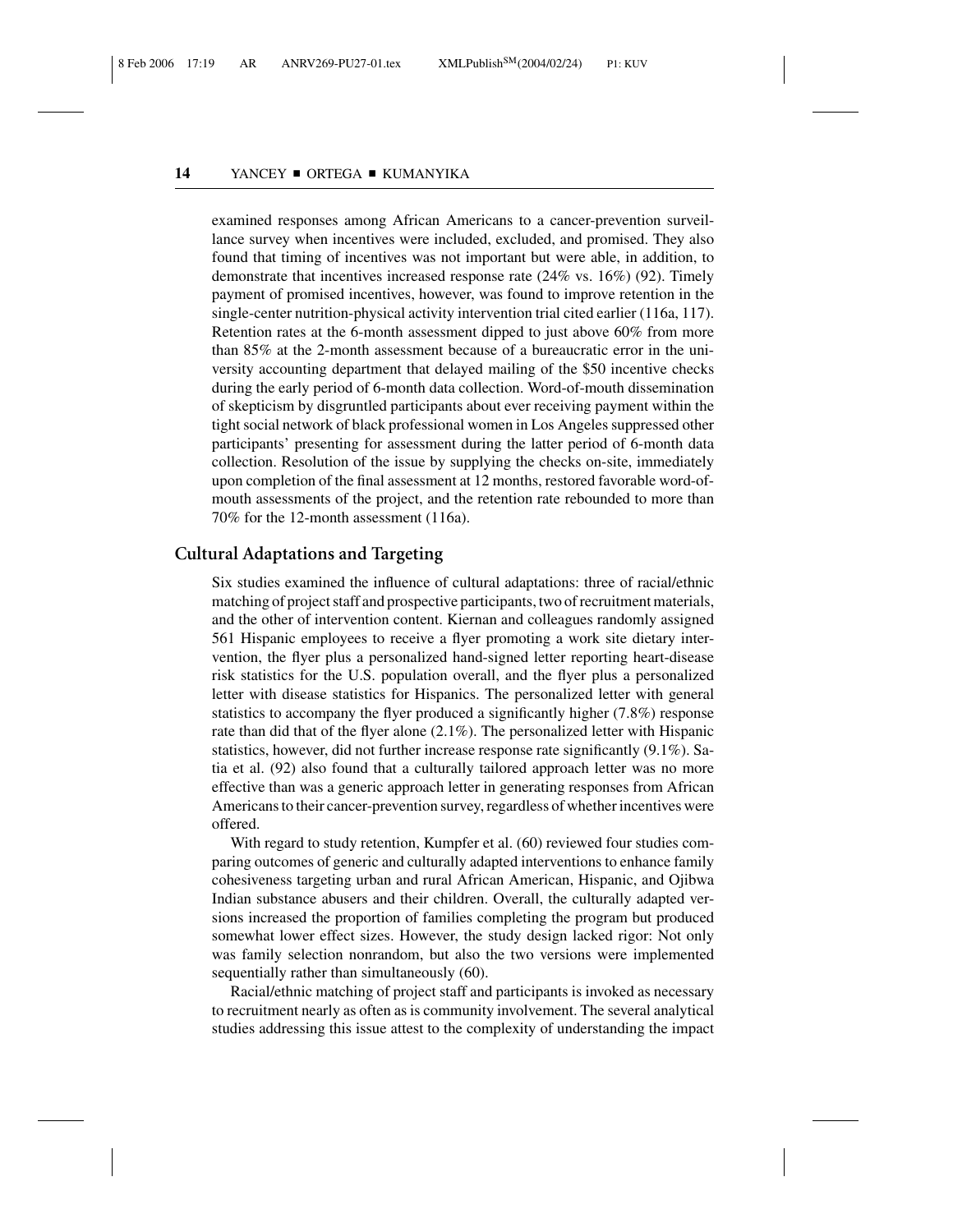of this approach. In a case-control breast cancer study, cooperation rates upon initial contact were higher among both black and nonblack women when prospective participants and interviewers were concordant on race (75). Solicitation by an experienced recruiter or a recruiter from the targeted community, however, was more likely to result in older minorities' agreement to participate in mental health intervention research than simply having an ethnically matched recruiter (7). Similarly, Hispanic participants randomly assigned to receive training as lay advocates referred and enrolled significantly more of their peers into the WHI than did a matched group of Hispanic and white enrollees in an attention control condition in which they met regularly and were supplied only with brochures (61). No whites were trained as lay advocates, precluding an interethnic comparison (61).

#### **DISCUSSION**

#### **Overview of Review Findings**

First and most strikingly, there has been a substantive increase in scholarly work, both quantitatively and qualitatively, on the topic of minority recruitment and retention; 194 articles and abstracts were initially identified by the various search strategies, and 95 studies were included in our review of the  $5\frac{1}{4}$ -year period between January 1999 and early April 2005, compared with 403 articles and abstracts initially identified, through various search strategies, by Olin et al. (82) and 90 studies included in their review of publications during the 15-year period between 1984 and 1998 (18.3 per year versus 6 per year). The numbers of more systematic or analytical quantitative examinations directly assessing recruitment/retention efficacy has also increased appreciably from 0 out of 90 for the period of 1984–1998 to 20 out of 95 for January 1999–early 2005.

We are most confident about those findings arising from the relatively analytical examinations of recruitment and retention outcomes because these studies were specially designed to compare recruitment or retention approaches. With the important caveat that the findings from these studies may be specific to the disease, health, or community context in which they were conducted, our impressions from these studies follow.

- Mass mailing is efficacious in recruiting African Americans, at least for those of middle and higher SES, to clinical and prevention trials. Personal contact, however, continues to be the primary recruitment vehicle for most studies, both intervention and observational. This finding has particular implications for recruiting higher-risk participants to prevention studies (e.g., lower SES, more obese) in that word-of-mouth dissemination requires more time to generate responses than do media-based strategies.
- Population-based sampling strategies are unlikely to produce sufficient numbers of ethnic minority individuals for reliable ethnicity-specific analyses within the expertise and resource constraints of most studies.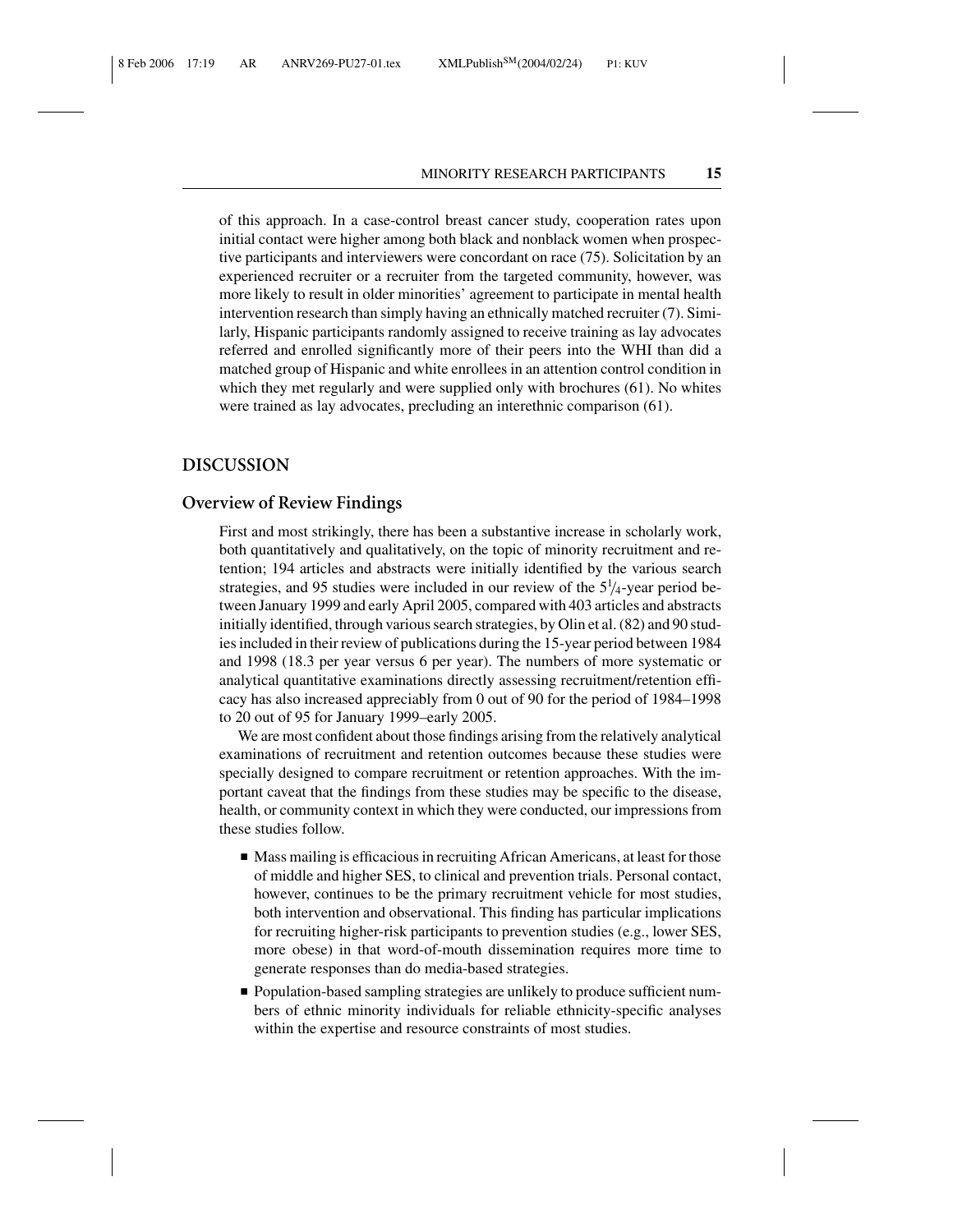- Reactive or passive strategies are more likely to produce higher randomization yields when study-eligibility rates in the targeted population are high; proactive strategies are associated with higher recruitment yields when eligibility is rare. The effect of eligibility constraints on recruitment yield (and, consequently, resources necessary to produce a given sample size) is especially important to consider in light of the higher likelihood of chronic disease morbidities or comorbidities in individuals from racial/ethnic minority groups. Too many restrictions on eligibility may limit both the ability to generate sample sizes sufficient for statistical power and the degree to which the sample represents the target population.
- Community involvement by project staff may be more critical to retention than to initial recruitment of African Americans and Latinos.
- Survey response rates are likely to be improved by telephone follow-up in African Americans; advance notice letters may not be effective in this group. Incentives are also likely to produce modest increases in survey response rates, but their timing does not necessarily seem to matter; thus, promised incentives may be more cost-effective than those provided in advance of cooperation. Timely incentive payments, however, have improved retention in both observational and intervention studies.
- Cultural adaptations may positively influence study participation and retention, although it is not clear from the data to what extent, if any, these adaptations contribute to recruitment success. Personalized letters may be more effective than generic approach letters. Content-related cultural tailoring of letters may not further increase response rates, but other aspects of cultural tailoring (e.g., racial/ethnic matching of subjects depicted in materials) have yet to be systematically examined. Racial/ethnic matching of project staff and prospective participants may not be sufficient to ensure recruitment success; recruiter experience and community ties are also important attributes. Whether racial/ethnic matching is necessary remains to be proven, but a serious test of this adaptation should encompass a variety of aspects, e.g., ethnicity of project leadership not just recruiters or other line staff, investigator and institutional reputation in target community (also see discussion of the limitations of the evidence base below).

These findings echo and reinforce some but not other themes apparent in the descriptive literature. For example, the finding that community ties are more important recruiter attributes than is ethnic matching reinforces the notion that establishment of trust is necessary to support research endeavors in historically exploited or disenfranchised populations. Similarly, optimal communication channels or vehicles were found to vary between and within racial/ethnic groups, supporting the notion that nonpersonal or media-based strategies are more effective in engaging more affluent, less marginalized populations. However, evidence is equivocal or contradictory of some widely held and promulgated notions of recruitment effectiveness necessity, e.g., racial/ethnic matching of project staff and prospective participants. Community involvement and relationship building are fundamental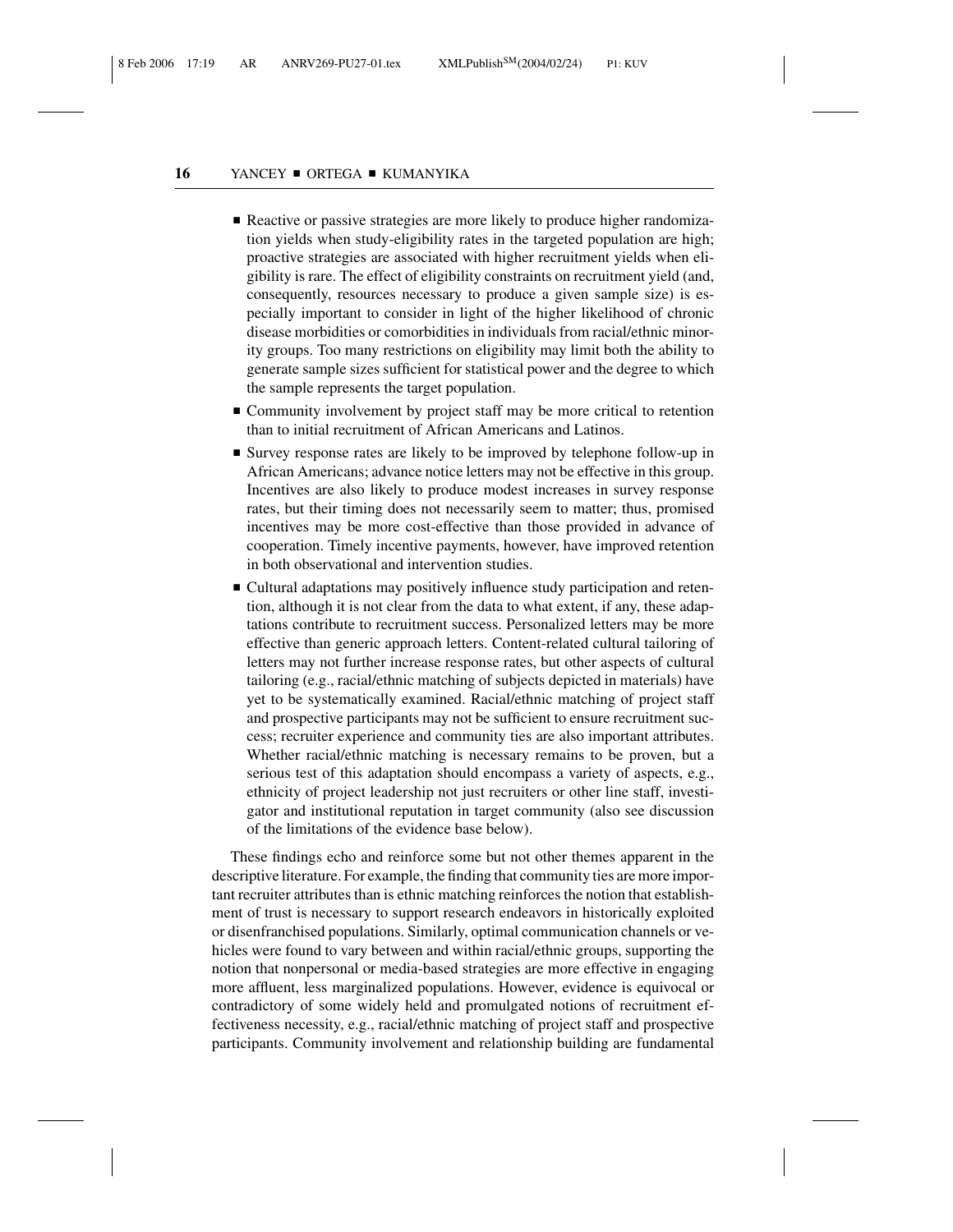to establishing trust and are central tenets of community-based participatory research, so that an empirical test is unlikely to be sociopolitically, logistically, or ethnically feasible. A number of studies found that race/ethnicity did not influence key recruitment or retention variables (3, 6, 38, 42, 55, 108), whereas others confirmed a significant association (10, 19, 64, 70, 75, 76, 95, 107). Again, this may reflect differences, e.g., in disease or health condition studied or U.S. region of residence. In many cases, analytical study findings bolster evidence for good recruitment and retention practice for any population, e.g., placing convenience of participants ahead of that of project staff; communicating effectively study benefits for the individual and family, as well as the common good; utilizing incentives as a tangible recognition of the value of the participants' time and effort.

# **QUALITY OF THE EVIDENCE BASE: STRENGTHS AND LIMITATIONS**

The burgeoning body of evidence in this field reflects some consistency in descriptive themes and early systematic examination of key aspects of recruitment and retention, which may guide investigators and funding agencies in continuing to diversify the study samples in their portfolios. However, the nature of that evidence must qualify the interpretation of these findings. A number of limitations of the evidence base are apparent. As underscored earlier, there are relatively few analytical studies directly testing hypotheses regarding the efficacy or effectiveness of these approaches, especially given the host of sociodemographic variables that could influence the outcomes, e.g., SES, level of acculturation, and gender of subjects, region of the country in which the study is conducted. Almost none of the studies are population-based, and thus, findings may not be representative even of prospective participants of similar sociodemographic characteristics in that region. There are relatively few studies of Latinos, currently the largest U.S. minority group, and even fewer studies of Native Americans, with their tremendous intraethnic heterogeneity. In fact, heterogeneity between and within groups generally limits extrapolation between studies because these racial/ethnic groups are not monolithic. SES is a particularly key distinguishing attribute and explains many, but not all ethnic differences in research engagement—lower SES whites are underrepresented in public health research but comprise a relatively low proportion of the white population, while substantial numbers and in some cases a majority of African Americans, Latinos and Native Americans have low SES. Also, the studies cover a range of disease and health topics. Obstacles to subject recruitment and retention likely vary by individual and community perceptions of and attitudes toward different diseases/health risks and their public health importance and impact, e.g., HIV/AIDS, mental health disorders, or tobacco use. Cancer-related studies dominate this literature in terms of disease domain, and cancer likely evokes more extreme responses than do many other conditions of interest. Studies of intervention trials are also much more common than those of observational research efforts. Further, recruitment evaluation is generally an afterthought to the primary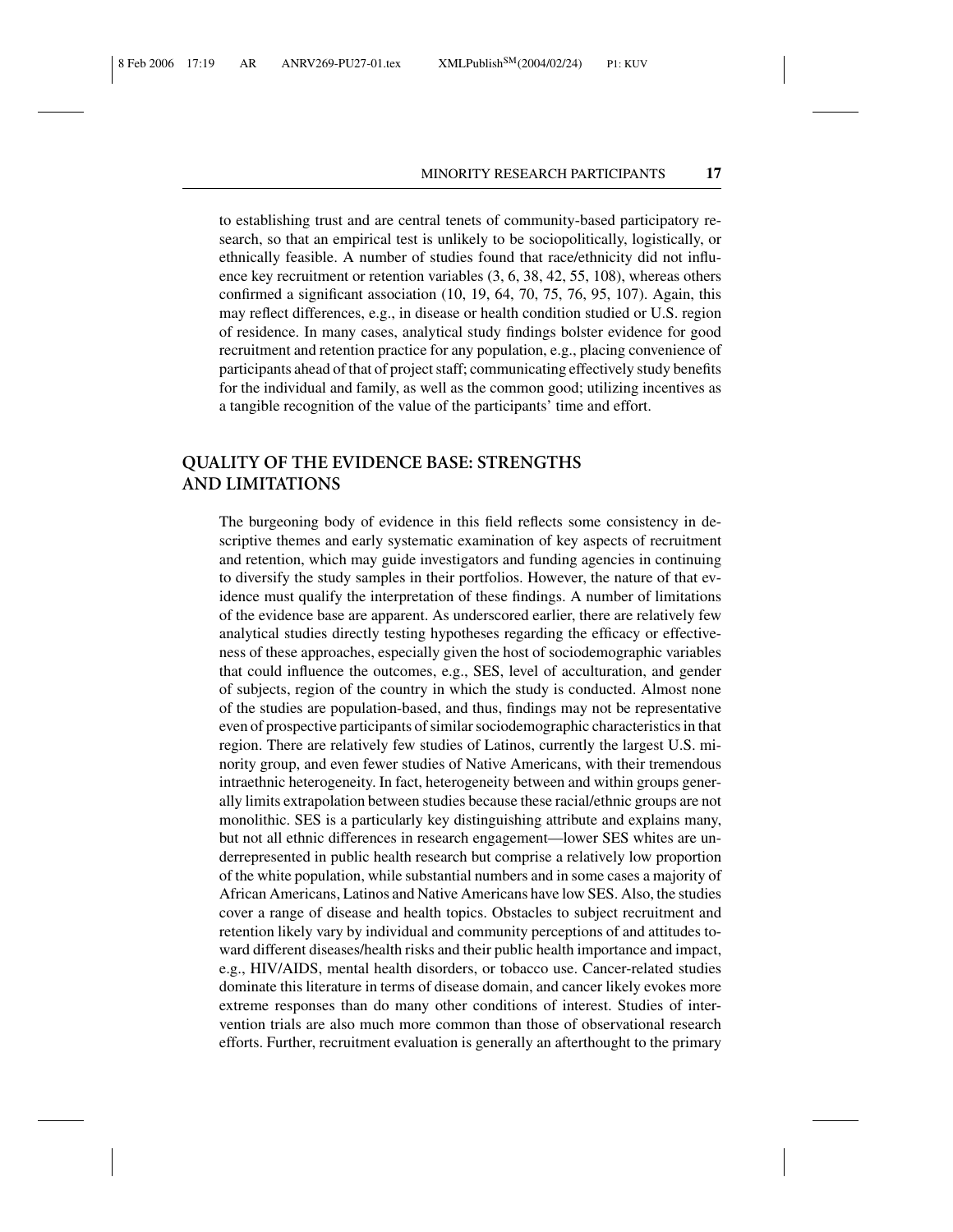objective of study, limiting the rigor of designs and investment of resources in this area.

Defining the nature and extent of a study's cultural adaptations is a major and overarching challenge in interpreting this evidence base. How competently cultural adaptations are made can greatly affect outcomes, and minimal space is usually devoted in the text or graphics of the articles to describing these processes. Kreuter and colleagues (56) divided cultural appropriateness enhancement strategies into five main, and sometimes overlapping, categories: peripheral, packaging to appeal to a particular group using certain colors, images, graphics, pictures of group members, or declarative titles; evidential, increasing perceived relevance by presenting data documenting the impact of the relevant health issue on that group; linguistic, increasing accessibility by using the preferred native language or dialect of the group and providing questionnaires written at an appropriate reading level for the target population; constituent involving, drawing directly on the experiences of group members through their inclusion as project staff or their substantive engagement in project decision making; and sociocultural, integrating the group's normative attitudes, values, and practices into messages and approaches. Cultural targeting of a printed brochure may involve content (e.g., health data on the targeted group, message themes and tone), stylistic features (e.g., ethnicity of the people depicted, color/pattern choices, art), and/or language/idiom (e.g., actual translation or word choice, grammar, etc., reflecting the dialect of the targeted audience). For example, the recruitment messages (themes) of greatest apparent cultural resonance for the working and middle-class African-American women in the previously cited nutrition-physical activity prevention trial (116a, 117) were the opportunity presented to contribute to the success of an African-American physician-researcher (greater cultural valuation of community than individual benefit) and the assertion that they were deriving less benefit from their tax dollars spent on research because of low African-American study participation rates (widespread cultural perception of continuing exploitation). Insufficient description of cultural adaptations is generally available to attribute differences in response rates solely to communication channel when level of cultural proficiency in engaging a particular group is also critical. More sophisticated approaches to this cultural engagement are evolving, e.g., cultural tailoring or personalizing messages based on an individual's level of cultural identification in certain domains (57) such that assessment of the quality of cultural adaptation will assume even greater importance in comparisons of study outcomes in future research.

# **RECOMMENDATIONS FOR ADVANCING INCLUSIVE RESEARCH**

The following recommendations would, if followed, begin to redress the low levels of engagement of communities of color, particularly low-income communities, in research. Recommendations for federal and state agencies, scientific organizations and professional associations, and academic institutions are provided in the areas of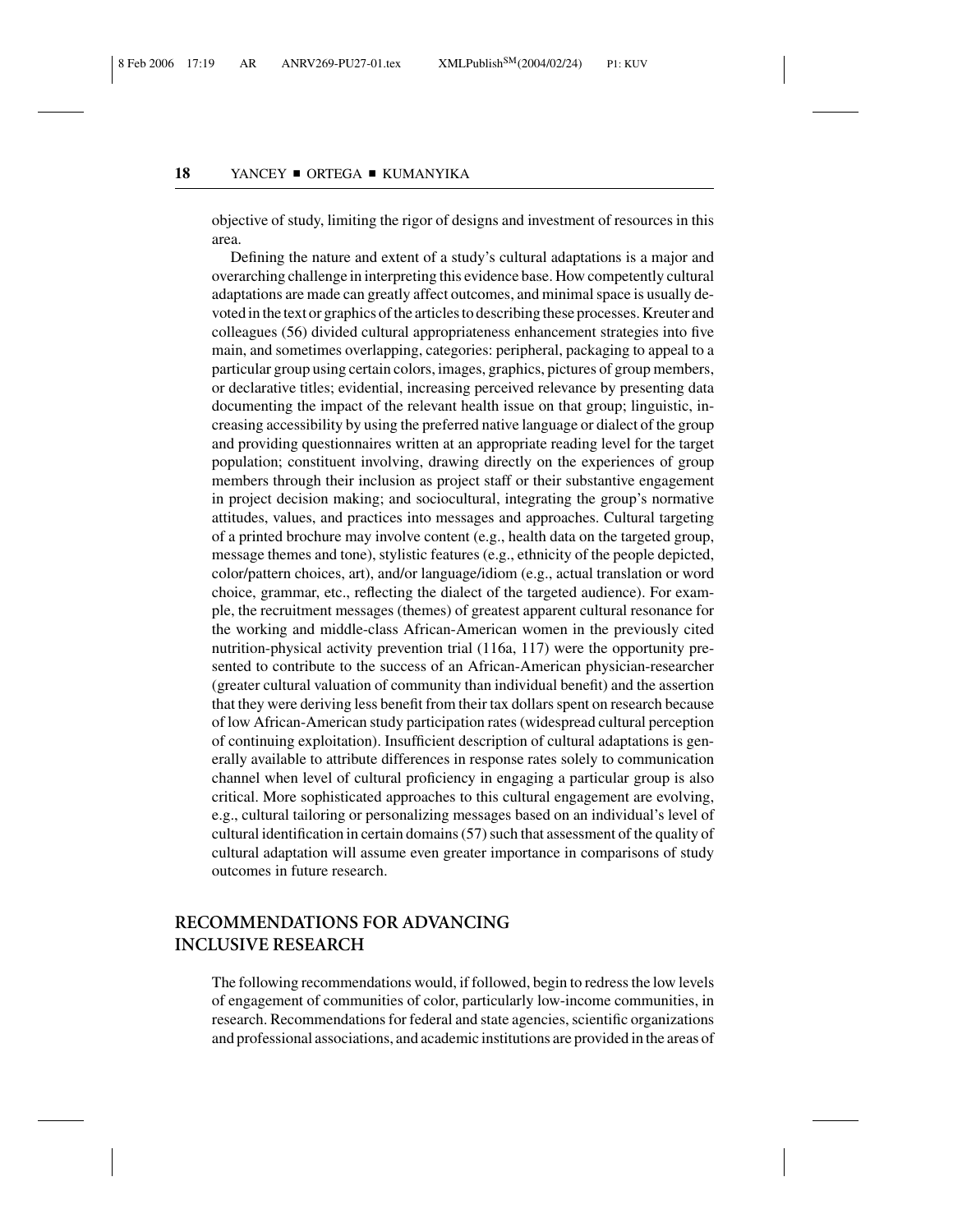research support, grant review criteria, reporting of study recruitment and retention outcomes for scientific publication, "pipeline programs" to increase the diversity of the investigator pool, the promotion and tenure process, and "academic public health practice."

Federal and state public health agencies should

- support analytical or hypothesis-testing recruitment and retention research studies that are planned at the outset of studies of various designs. For example, supplements to NIH and CDC P01s and R01s may be created to fund nested projects to engage senior investigators with research interests in recruitment/retention in creating more rigorous study designs from study inception. Although current administrative supplements to NIH grants for mentoring minority investigators may be used in this way, a greater and more focused investment is needed to advance the science, especially because these supplements do not generally cover funding for increasing or diversifying samples.
- If allow sufficient resources (time and funding) for the conduct of feasibility studies, which are part of any standard protocol for implementing large scientific investigations, because they are useful in determining the most practical and potentially efficacious approaches or strategies for recruiting and retaining sampled populations in an identified setting or context.
- establish the inclusion of sufficient numbers of at least one minority group for the conduct of subgroup analyses stratified by race/ethnicity as a formal review criterion for all federally funded research studies. Studies may be exempted if there is a strong scientific rationale, but serious deliberation and consideration in grant review committee discussions must be incentivized to accelerate the proportion of studies achieving substantive inclusiveness. This regulatory approach has been successful in the recent past, as reflected in the valuable information gained by Marquez and colleagues (69) when the competitive renewal of their grant was contingent on their achieving more substantive minority engagement. Similarly, the National Cancer Institute program staff and review committee members spurred an increased black Adventist recruitment goal to approximately one third of the total sample of the Adventist Health Study-2 by communicating a high scientific priority for this inclusiveness in their comments and scoring.
- provide training to reviewers of grants to increase their expertise in recognizing adequate plans for minority recruitment and retention.
- invest more heavily in supporting "pipeline" programs to diversify the public health investigator pool.

Public health scientific organizations, professional associations, and governing bodies should

- establish journal standards for the reporting of sampling frame (population from which sample is drawn), sample composition, study recruitment,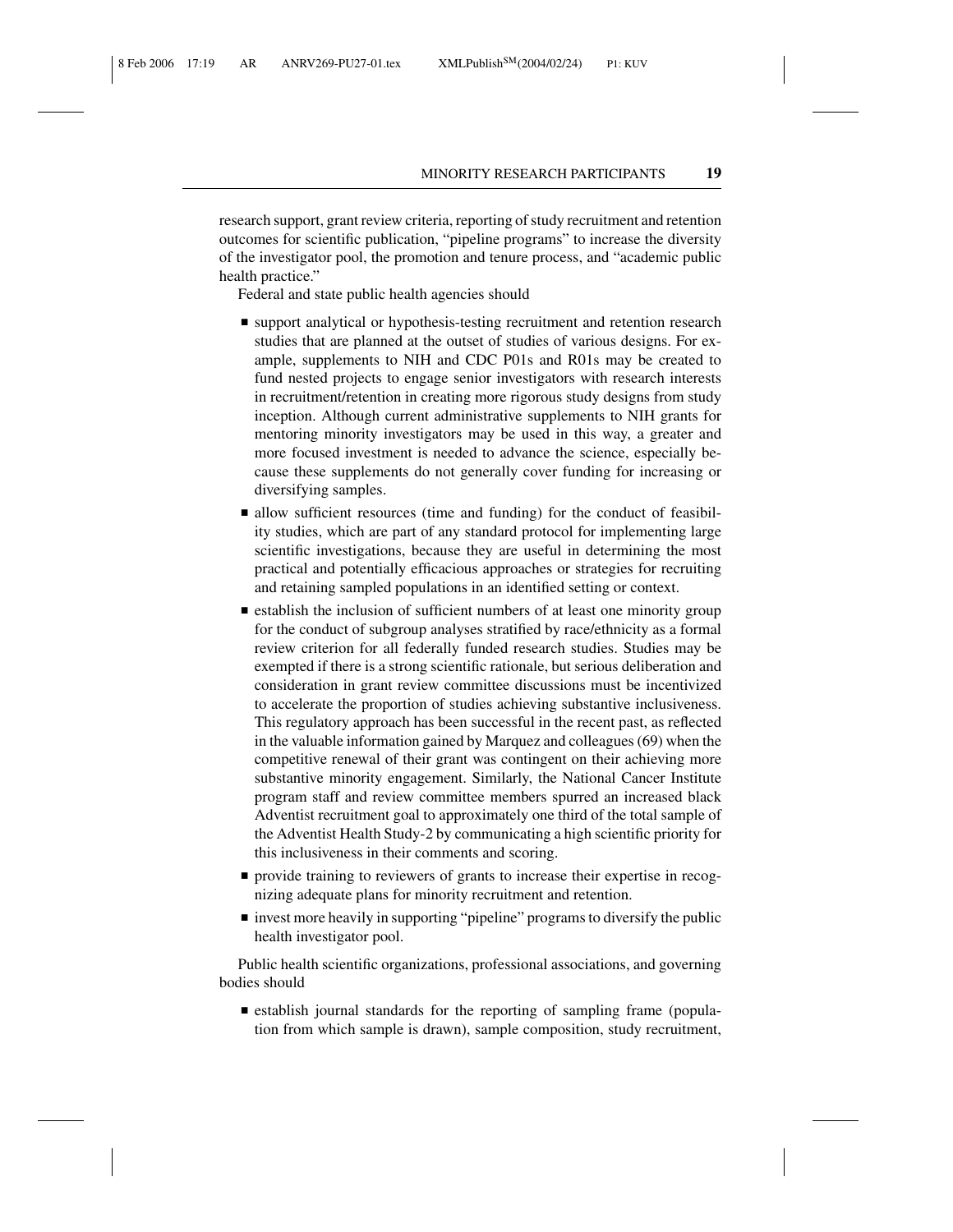eligibility, and enrollment and retention statistics by race/ethnicity, including consistency in usage of terminology. Sociodemographic data should be provided, to the extent possible, on nonresponder, drop-out, refuser, and/or ineligible subjects. Indeed, this is part of standard research practice. It must not be considered acceptable to assume a sample is European American white unless otherwise specified, much as it is no longer acceptable to assume a sample is male unless otherwise specified.

- organize interest groups to examine the challenges to minority recruitment and retention, and make recommendations for their redress.

Public health academic institutions should

- $\blacksquare$  change the promotion and tenure process to reward the conduct of research in understudied ethnic groups and in settings in underserved communities, and to recognize the more time-consuming and, consequently, lower academic productivity rate for intervention research in lower SES and ethnic minority populations.
- Iink with local public health practice agencies, such as public health departments, which serve the needs of and may provide access to low-income ethnic minority populations: establishment of true collaborative relationships from research project inception may infuse different perspectives and expertise into the generation of hypotheses and research questions, as well as recruitment, implementation and evaluation approaches, that may have greater cultural relevance and resonance.

## **CONCLUSIONS AND IMPLICATIONS**

Although many factors cannot be predicted or controlled, our sense is that there are key principles about recruitment on which investigators can depend. More factors will undoubtedly emerge as this literature matures. Some scholars and bureaucrats might skeptically assert that recruitment success is idiosyncratic to secular events, individual investigator personalities, or other serendipitous factors. However, the level of thematic consistency of the current literature, even in its immature and imperfect state, indicates otherwise. Undoubtedly, the few prevention research projects that are successful in engaging large minority samples rely heavily on the extraordinary relationships with the community cultivated over time by the lead investigators (116a). This may, in fact, hinder their replicability. This hindrance, however, results in part from the minimal academic value associated with cultivating these strong and long-term community ties for the senior researcher and impediment to academic advancement that this substantial investment creates early in a researcher's career.

One must recognize that overarching contributors to health disparities are inherent in minority engagement challenges. There are relatively few investigators from underrepresented racial/ethnic minority groups in the academy, reflecting the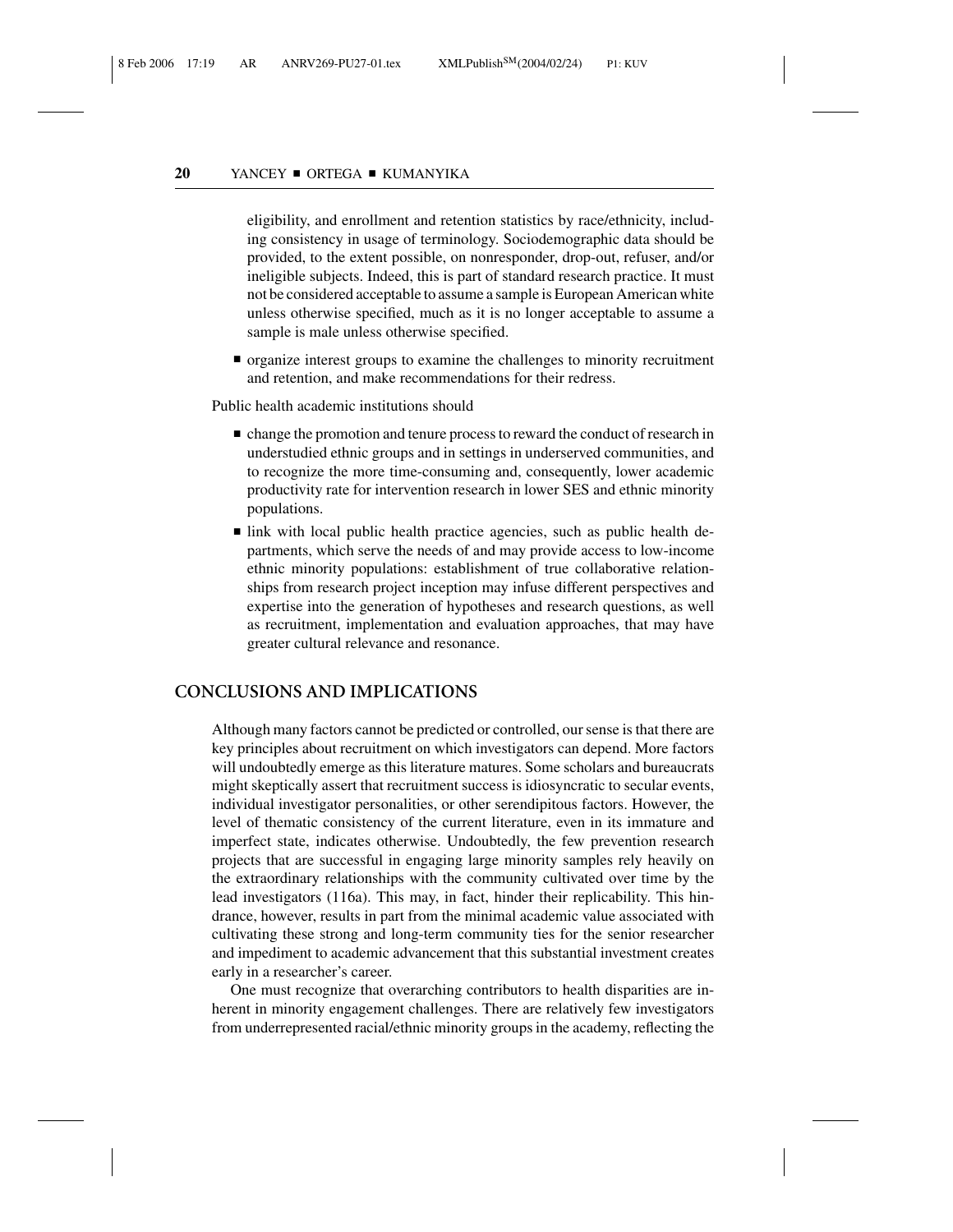skewed SES distribution and sociopolitical marginalization of these populations compared with white European Americans. Increased involvement in scientific leadership of investigators from populations with substantive health disparities is critical. Distribution of lead investigator roles within a more diverse scientific community, including cultural insiders, would expand current thinking in creating theoretical models; identifying central research questions; and developing appropriate study designs, culturally, and scientifically grounded interventions, and rigorous yet pragmatic evaluation strategies. These investigators must also play a greater role in the oversight of science, including participating on review committees and in journal article review and assuming editorial responsibilities. However, to accomplish this, an academic environment that values and supports the professional development of these researchers must be constructed (23, 24, 28).

Recognition is increasing of the need for systemic or environmental intervention, extrinsic to the health services infrastructure, to address most health determinants. Thus, our scientific approaches must extend and expand beyond this controlled and well-studied infrastructure to a variety of increasingly multicultural real-world settings in which the gold-standard randomized controlled trial is impracticable or impossible. Our approaches must also better balance the trade-offs between initial selectivity, which improves retention and homogeneity (internal validity), and broader inclusivity, which preserves relevance to the reference population (external validity). Making more accurate scientific inferences enhances our ability to achieve our ultimate goal of solving public health problems. Innovative thinking by an ethnically and culturally diverse pool of multidisciplinary investigators must inform the scientific endeavor necessary to create meaningful and substantial improvements in the public's health, including eliminating health disparities.

#### **ACKNOWLEDGMENTS**

The authors thank Danielle Osby for her assistance in the preparation of this manuscript.

#### **The** *Annual Review of Public Health* **is online at http://publhealth.annualreviews.org**

#### **LITERATURE CITED**

1. 1994. NIH Revitalization Act, Public Law 103–43, June 10, 1993; subtitle B, Part I. In *Women and Health Research: Ethical and Legal Issues of Including Women in Clinical Studies*, ed. AC Mastroianni, RR Faden, DD Federman. Inst. Med. (U.S.). Committee on the Ethical and Legal Issues Relating to the Inclusion of Women in Clinical Studies., pp. 2 v. Washington, DC: Natl. Acad. Press

- 2. Adams-Campbell LL, Ahaghotu C, Gaskins M, Dawkins FW, Smoot D, et al. 2004. Enrollment of African Americans onto clinical treatment trials: study design barriers. *J. Clin. Oncol.* 22:730–34
- 3. Advani AS, Atkeson B, Brown CL,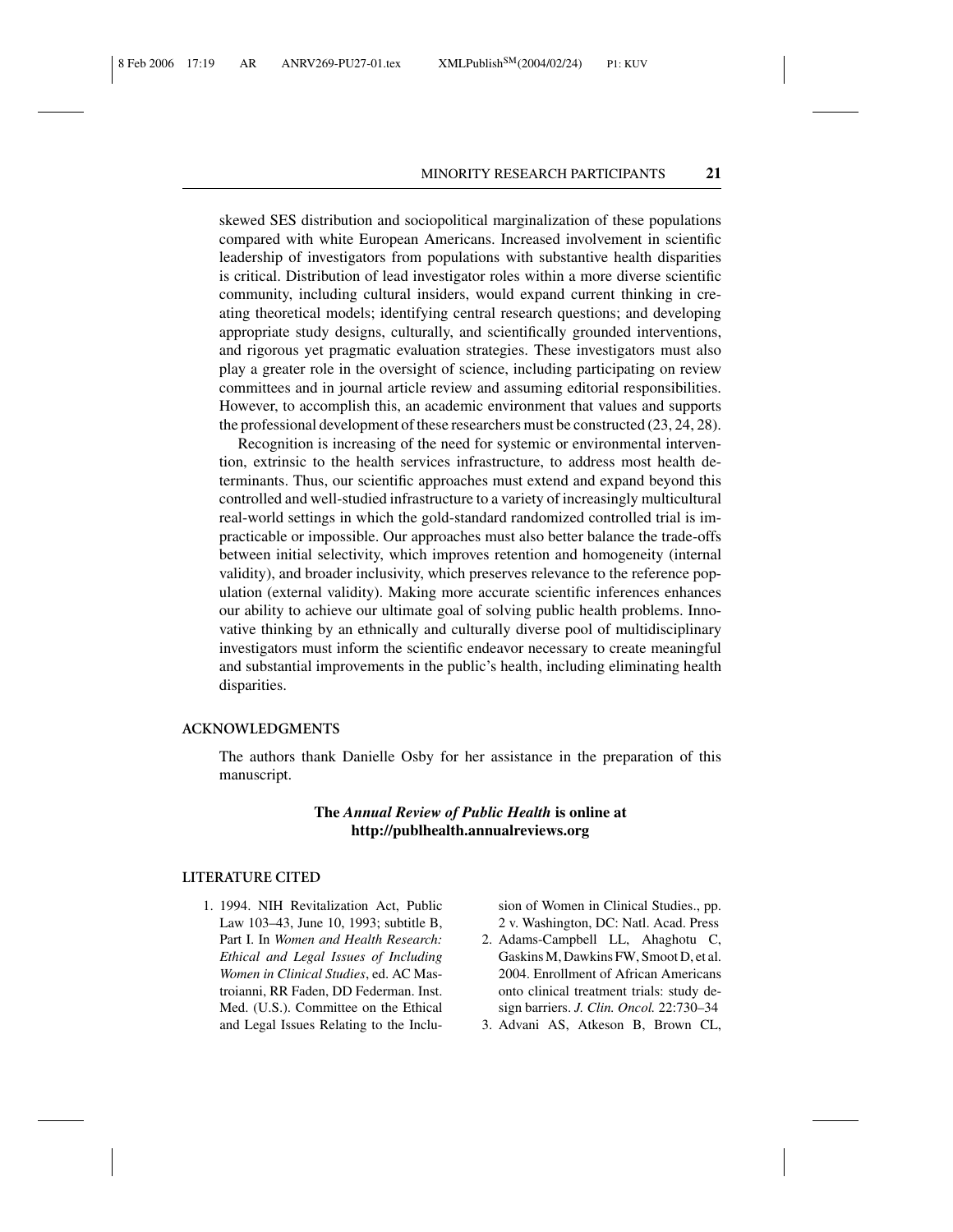Peterson BL, Fish L, et al. 2003. Barriers to the participation of African-American patients with cancer in clinical trials: a pilot study. *Cancer* 97:1499–506

- 4. Ahluwalia JS, Richter K, Mayo MS, Ahluwalia HK, Choi WS, et al. 2002. African American smokers interested and eligible for a smoking cessation clinical trial: predictors of not returning for randomization.*Ann. Epidemiol.* 12:206– 12
- 5. Amaro H, Zambrana RE. 2000. Criollo, mestizo, mulato, LatiNegro, indigena, white, or black? The US Hispanic/Latino population and multiple responses in the 2000 census. *Am. J. Public Health* 90:1724–27
- 6. Appel LJ, Vollmer WM, Obarzanek E, Aicher KM, Conlin PR, et al. 1999. Recruitment and baseline characteristics of participants in the Dietary Approaches to Stop Hypertension trial. DASH Collaborative Research Group. *J. Am. Diet. Assoc.* 99:S69–75
- 7. Arean PA, Alvidrez J, Nery R, Estes C, Linkins K. 2003. Recruitment and retention of older minorities in mental health services research. *Gerontologist* 43:36– 44
- 8. Arean PA, Gallagher-Thompson D. 1996. Issues and recommendations for the recruitment and retention of older ethnic minority adults into clinical research. *J. Consult. Clin. Psychol.* 64: 875–80
- 9. Ashing-Giwa K, Ganz PA. 2000. Effect of timed incentives on subject participation in a study of long-term breast cancer survivors: Are there ethnic differences? *J. Natl. Med. Assoc.* 92:528–32
- 10. Ashing-Giwa KT, Padilla GV, Tejero JS, Kim J. 2004. Breast cancer survivorship in a multiethnic sample: challenges in recruitment and measurement. *Cancer* 101:450–65
- 11. Baker S. 2001. Black populations, human immunodeficiency virus/acquired immune deficiency syndrome, and re-

search: implications for nurses. *Appl. Nurs. Res.* 14:94–99

- 12. Banks-Wallace J, Enyart J, Johnson C. 2004. Recruitment and entrance of participants into a physical activity intervention for hypertensive African American women. *ANS Adv. Nurs. Sci.* 27:102– 16
- 13. Bates BR, Harris TM. 2004. The Tuskegee Study of Untreated Syphilis and public perceptions of biomedical research: a focus group study. *J. Natl. Med. Assoc.* 96:1051–64
- 14. Beech BM, Goodman M, eds. 2004. *Race and Research: Perspectives on Minority Participation in Health Studies*. Washington, DC: Am. Public Health Assoc.
- 15. Bell LS, Butler TL, Herring RP, Yancey AK, Fraser GE. 2005. Recruiting blacks to the Adventist Health Study: Are follow-up phone calls effective in increasing response rates?*Ann. Epidemiol.* In press
- 16. Bowen D, Raczynski J, George V, Feng Z, Fouad M. 2000. The role of participation in the women's health trial: feasibility study in minority populations. *Prev. Med.* 31:474–80
- 17. Britton A, McKee M, Black N, McPherson K, Sanderson C, Bain C. 1999. Threats to applicability of randomised trials: exclusions and selective participation. *J. Health Serv. Res. Policy* 4:112– 21
- 18. Brown DR, Topcu M. 2003. Willingness to participate in clinical treatment research among older African Americans and whites. *Gerontologist* 43:62–72
- 19. Buchbinder SP, Metch B, Holte SE, Scheer S, Coletti A, Vittinghoff E. 2004. Determinants of enrollment in a preventive HIV vaccine trial: hypothetical versus actual willingness and barriers to participation. *J. Acquir. Immune Defic. Syndr.* 36:604–12
- 20. Cabral DN, Napoles-Springer AM, Miike R, McMillan A, Sison JD, et al.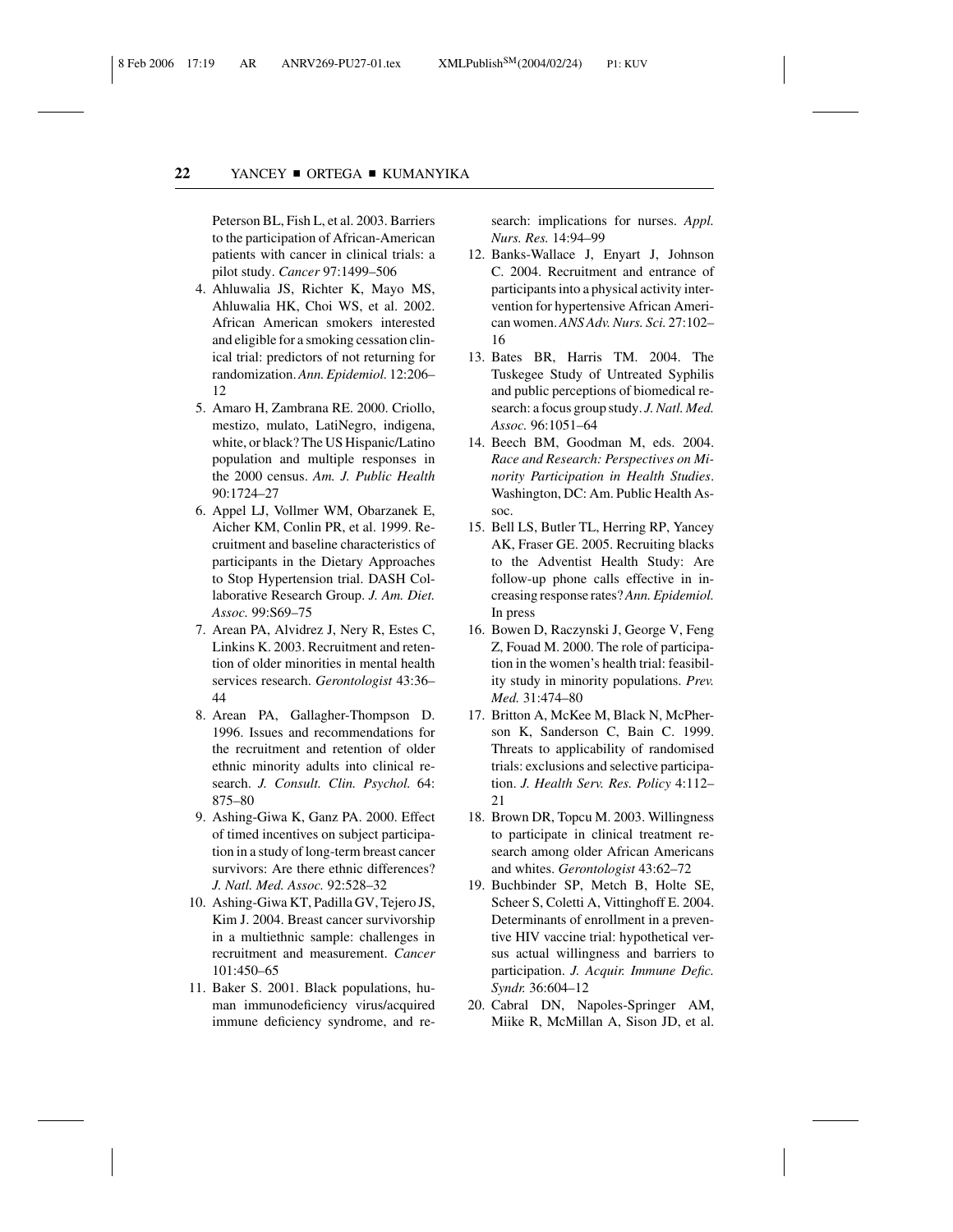2003. Population- and community-based recruitment of African Americans and Latinos: the San Francisco Bay Area Lung Cancer Study. *Am. J. Epidemiol.* 158:272–79

- 21. Carter-Edwards L, Fisher JT, Vaughn BJ, Svetkey LP. 2002. Church rosters: Is this a viable mechanism for effectively recruiting African Americans for a community-based survey? *Ethn*. *Health* 7:41–55
- 22. Census Bur. 2000. *Statistical Abstract of the United States: 2000: The National Data Book*. Washington, DC: Census Bur.
- 23. Cohen AB, Tannenbaum IJ. 2001. Lesbian and bisexual women's judgments of the attractiveness of different body types. *J. Sex Res.* 38:226–32
- 24. Cohen JJ. 1998. Time to shatter the glass ceiling for minority faculty. *JAMA* 280:821–22
- 25. Connell CM, Shaw BA, Holmes SB, Foster NL. 2001. Caregivers' attitudes toward their family members' participation in Alzheimer disease research: implications for recruitment and retention. *Alzheimer Dis. Assoc. Disord.* 15:137– 45
- 26. Corbie-Smith G, Thomas SB, St George DM. 2002. Distrust, race, and research. *Arch. Intern. Med.* 162:2458–63
- 27. Corbie-Smith G, Thomas SB, Williams MV, Moody-Ayers S. 1999. Attitudes and beliefs of African Americans toward participation in medical research. *J. Gen. Intern. Med.* 14:537–46
- 28. Crowley S, Fuller D, Law W, McKeon D, Ramirez JJ, et al. 2004. Improving the climate in research and scientific training environments for members of underrepresented minorities. *Neuroscientist* 10:26–30
- 29. Dennis BP, Neese JB. 2000. Recruitment and retention of African American elders into community-based research: lessons learned. *Arch. Psychiatr. Nurs.* 14:3–11
- 30. Derose KP, Hawes-Dawson J, Fox SA,

Maldonado N, Tatum A, Kington R. 2000. Dealing with diversity: recruiting churches and women for a randomized trial of mammography promotion. *Health Educ. Behav.* 27:632–48

- 31. Dhanani S, Damron-Rodriguez J, Leung M, Villa V, Washington DL, et al. 2002. Community-based strategies for focus group recruitment of minority veterans. *Mil. Med.* 167:501–5
- 32. Dilworth-Anderson P, Williams SW. 2004. Recruitment and retention strategies for longitudinal African American caregiving research: the Family Caregiving Project. *J. Aging Health* 16:137S–56
- 33. Escobar-Chaves SL, Tortolero SR, Masse LC, Watson KB, Fulton JE. 2002. Recruiting and retaining minority women: findings from the Women on the Move study. *Ethn. Dis.* 12:242–51
- 34. Fouad MN, Corbie-Smith G, Curb D, Howard BV, Mouton C, et al. 2004. Special populations recruitment for the Women's Health Initiative: successes and limitations. *Control. Clin. Trials* 25: 335–52
- 35. Fouad MN, Partridge E, Green BL, Kohler C, Wynn T, et al. 2000. Minority recruitment in clinical trials: a conference at Tuskegee, researchers and the community. *Ann. Epidemiol.* 10:S35–40
- 36. Fouad MN, Partridge E, Wynn T, Green BL, Kohler C, Nagy S. 2001. Statewide Tuskegee Alliance for clinical trials. A community coalition to enhance minority participation in medical research. *Cancer* 91:237–41
- 37. Freimuth VS, Quinn SC, Thomas SB, Cole G, Zook E, Duncan T. 2001. African Americans' views on research and the Tuskegee Syphilis Study. *Soc. Sci. Med.* 52:797–808
- 38. Frye FH, Baxter SD, Thompson WO, Guinn CH. 2002. Influence of school, class, ethnicity, and gender on agreement of fourth graders to participate in a nutrition study. *J. Sch. Health* 72:115–20
- 39. Gallagher-Thompson D, Solano N,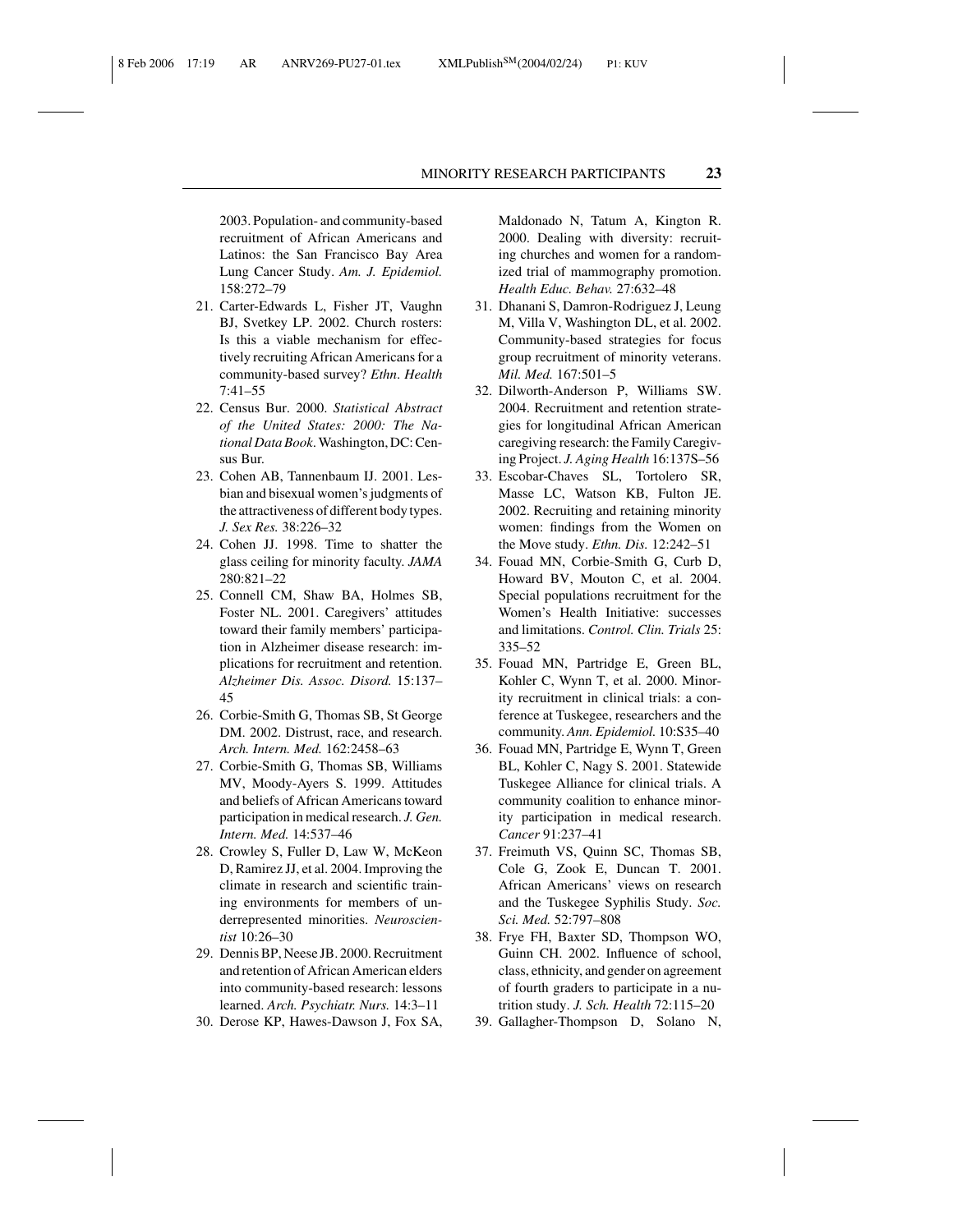Coon D, Arean P. 2003. Recruitment and retention of latino dementia family caregivers in intervention research: issues to face, lessons to learn. *Gerontologist* 43: 45–51

- 40. Gauthier MA, Clarke WP. 1999. Gaining and sustaining minority participation in longitudinal research projects. *Alzheimer Dis. Assoc. Disord.* 13(Suppl. 1):S29–33
- 40a. Gibson CA, Kirk EP, LeCheminant JD, Bailey BW Jr, Huang G, Donnelly JE. 2005. Reporting quality of randomized trials in the diet and exercise literature for weight loss. *BMC Med. Res. Methodol.* 5(1):9
- 41. Gilliss CL, Lee KA, Gutierrez Y, Taylor D, Beyene Y, et al. 2001. Recruitment and retention of healthy minority women into community-based longitudinal research. *J. Womens Health Gend. Based Med.* 10:77–85
- 42. Giuliano AR, Mokuau N, Hughes C, Tortolero-Luna G, Risendal B, et al. 2000. Participation of minorities in cancer research: the influence of structural, cultural, and linguistic factors. *Ann. Epidemiol.* 10:S22–34
- 43. Gooden KM, Carter-Edwards L, Hoyo C, Akbar J, Cleveland RJ, et al. 2005. Perceptions of participation in an observational epidemiologic study of cancer among African Americans. *Ethn. Dis.* 15:68–75
- 44. Green BL, Partridge EE, Fouad MN, Kohler C, Crayton EF, Alexander L. 2000. African-American attitudes regarding cancer clinical trials and research studies: results from focus group methodology. *Ethn. Dis.* 10:76–86
- 45. Hays J, Hunt JR, Hubbell FA, Anderson GL, Limacher M, et al. 2003. The Women's Health Initiative recruitment methods and results. *Ann. Epidemiol.* 13: S18–77
- 46. Heitman E, Wells AL. 2004. Ethical issues and unethical conduct: race, racism and the abuse of human subjects in re-

search. See Beech & Goodman 2004, pp. 35–60

- 47. Herring P, Montgomery S, Yancey AK, Williams D, Fraser G. 2004. Understanding the challenges in recruiting blacks to a longitudinal cohort study: the Adventist health study. *Ethn. Dis.* 14:423–30
- 48. Herring P, Yancey AK, Fraser G. 2004. *Will black art posters, as an incentive, increase response rates among blacks in a large cohort study*? Presented at APHA Meet. Washington, DC
- 49. Hessol NA, Schneider M, Greenblatt RM, Bacon M, Barranday Y, et al. 2001. Retention of women enrolled in a prospective study of human immunodeficiency virus infection: impact of race, unstable housing, and use of human immunodeficiency virus therapy. *Am. J. Epidemiol.* 154:563–73
- 50. Hoyo C, Reid ML, Godley PA, Parrish T, Smith L, Gammon M. 2003. Barriers and strategies for sustained participation of African-American men in cohort studies. *Ethn. Dis.* 13:470–76
- 51. Janson SL, Alioto ME, Boushey HA. 2001. Attrition and retention of ethnically diverse subjects in a multicenter randomized controlled research trial. *Control. Clin. Trials* 22:236S–43
- 52. Jo Harris K, Ahluwalia JS, Catley D, Okuyemi KS, Mayo MS, Resnicow K. 2003. Successful recruitment of minorities into clinical trials: The Kick It at Swope project. *Nicotine Tob. Res.* 5: 575–84
- 53. Johnson RE, Williams RD, Nagy MC, Fouad MN. 2003. Retention of underserved women in clinical trials: a focus group study. *Ethn. Dis.* 13:268–78
- 54. Keller CS, Gonzales A, Fleuriet KJ. 2005. Retention of minority participants in clinical research studies. *West. J. Nurs. Res.* 27:292–306
- 55. Kressin NR, Meterko M, Wilson NJ. 2000. Racial disparities in participation in biomedical research. *J. Natl. Med. Assoc.* 92:62–69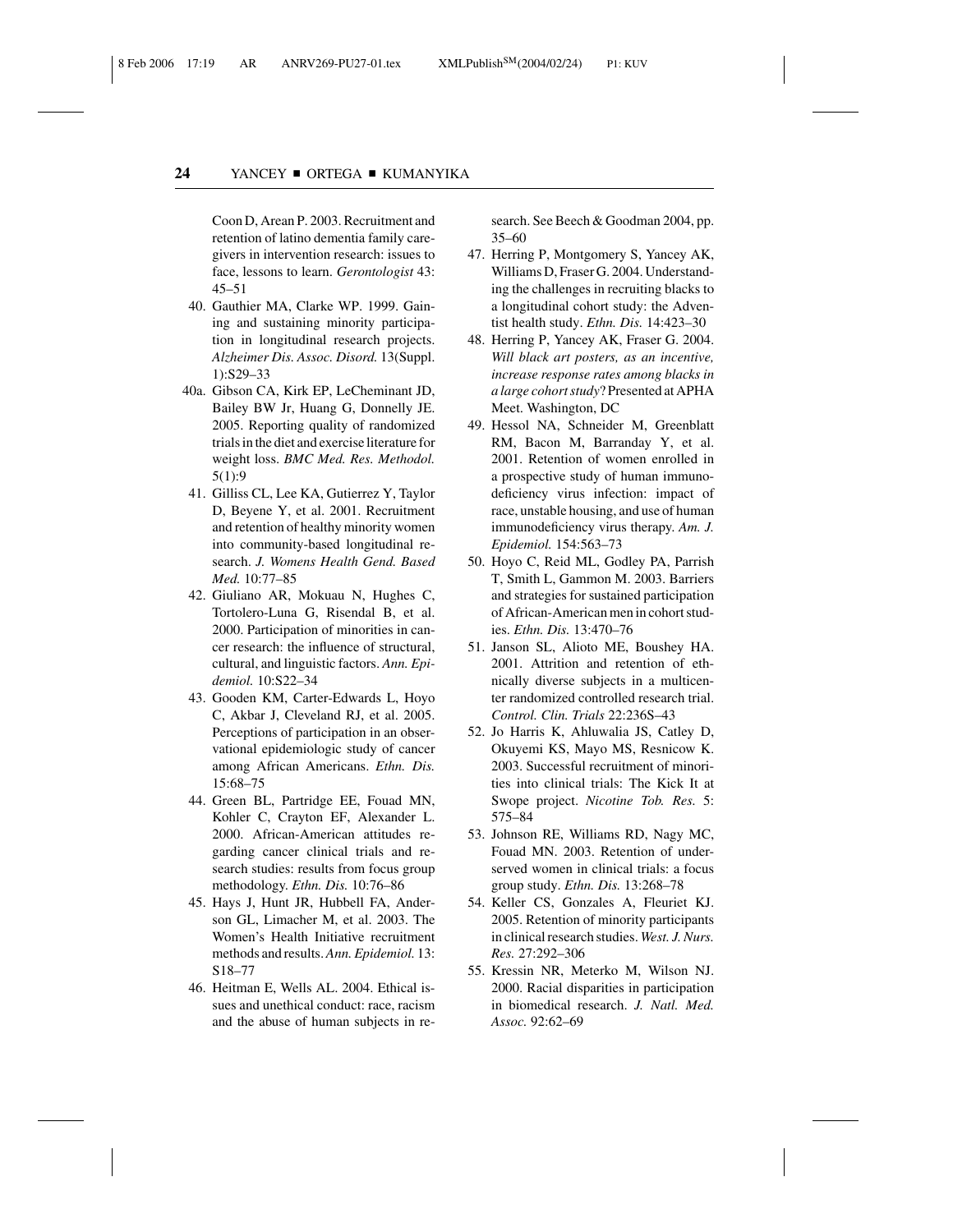- 56. Kreuter MW, Lukwago SN, Bucholtz RD, Clark EM, Sanders-Thompson V. 2003. Achieving cultural appropriateness in health promotion programs: targeted and tailored approaches. *Health Educ. Behav.* 30:133–46
- 57. Kreuter MW, Steger-May K, Bobra S, Booker A, Holt CL, et al. 2003. Sociocultural characteristics and responses to cancer education materials among African American women. *Cancer Control* 10:69–80
- 58. Kumanyika SK. 2003. Retention strategies: retention of African Americans in efficacy and effectiveness trials. In *Science Meets Reality: Recruitment and Retention of Women in Clinical Studies, and the Critical Role of Relevance: January 6–9, 2003*, ed. National Institutes of Health, p. 195. Bethesda, MD: Natl. Inst. Health Off. Res. Women's Health
- 59. Kumanyika SK, Shults J, Fassbender J, Whitt MC, Brake V, et al. 2005. Outpatient weight management in African-Americans: the Healthy Eating and Lifestyle Program (HELP) study. *Prev. Med.* 41(2):488–502
- 60. Kumpfer KL, Alvarado R, Smith P, Bellamy N. 2002. Cultural sensitivity and adaptation in family-based prevention interventions. *Prev. Sci.* 3:241–46
- 61. Larkey LK, Staten LK, Ritenbaugh C, Hall RA, Buller DB, et al. 2002. Recruitment of Hispanic women to the Women's Health Initiative. The case of Embajadoras in Arizona. *Control. Clin. Trials* 23: 289–98
- 62. LaRosa JH. 2004. Reflections: guidelines for the inclusion of women and minorities in clinical studies. See Beech & Goodman 2004, pp. 143–61
- 63. Lavizzo-Mourey R, Richardson WC, Ross RK, Rowe JW. 2005. A tale of two cities.*Health Aff. (Millwood)* 24:313–15
- 64. Lee MM, Chamberlain RM, Catchatourian R, Hiang J, Kopnick M, et al. 1999. Social factors affecting interest in participating in a prostate cancer chemo-

prevention trial. *J. Cancer Educ.* 14:88– 92

- 65. Levkoff S, Sanchez H. 2003. Lessons learned about minority recruitment and retention from the Centers on Minority Aging and Health Promotion. *Gerontologist* 43:18–26
- 66. Lichtenberg PA, Brown DR, Jackson JS, Washington O. 2004. Normative health research experiences among African American elders. *J. Aging Health* 16: 78S–92
- 67. Lynch GF, Gorelick PB, Raman R, Leurgans S. 2001. A pilot survey of African-American physician perceptions about clinical trials. *J. Natl. Med. Assoc.* 93: 8S–13
- 68. Markens S, Fox SA, Taub B, Gilbert ML. 2002. Role of Black churches in health promotion programs: lessons from the Los Angeles Mammography Promotion in Churches Program. *Am. J. Public Health* 92:805–10
- 69. Marquez MA, Muhs JM, Tosomeen A, Riggs BL, Melton LJ 3rd. 2003. Costs and strategies in minority recruitment for osteoporosis research. *J. Bone Miner. Res.* 18:3–8
- 70. McDougall GJ, Holston EC, Wilke P. 2001. Recruiting African Americans into research on cognitive aging. *Ethn. Dis.* 11:124–33
- 71. Mims B. 2001. The challenges of recruiting African American subjects and entry strategies used in northeast Ohio. *ABNF J.* 12:101–4
- 72. Miranda J, Nakamura R, Bernal G. 2003. Including ethnic minorities in mental health intervention research: a practical approach to a long-standing problem. *Cult. Med. Psychiatry* 27:467–86
- 73. Miskimen T, Marin H, Escobar J. 2003. Psychopharmacological research ethics: special issues affecting US ethnic minorities. *Psychopharmacology* 171:98– 104
- 74. Moinpour CM, Atkinson JO, Thomas SM, Underwood SM, Harvey C, et al.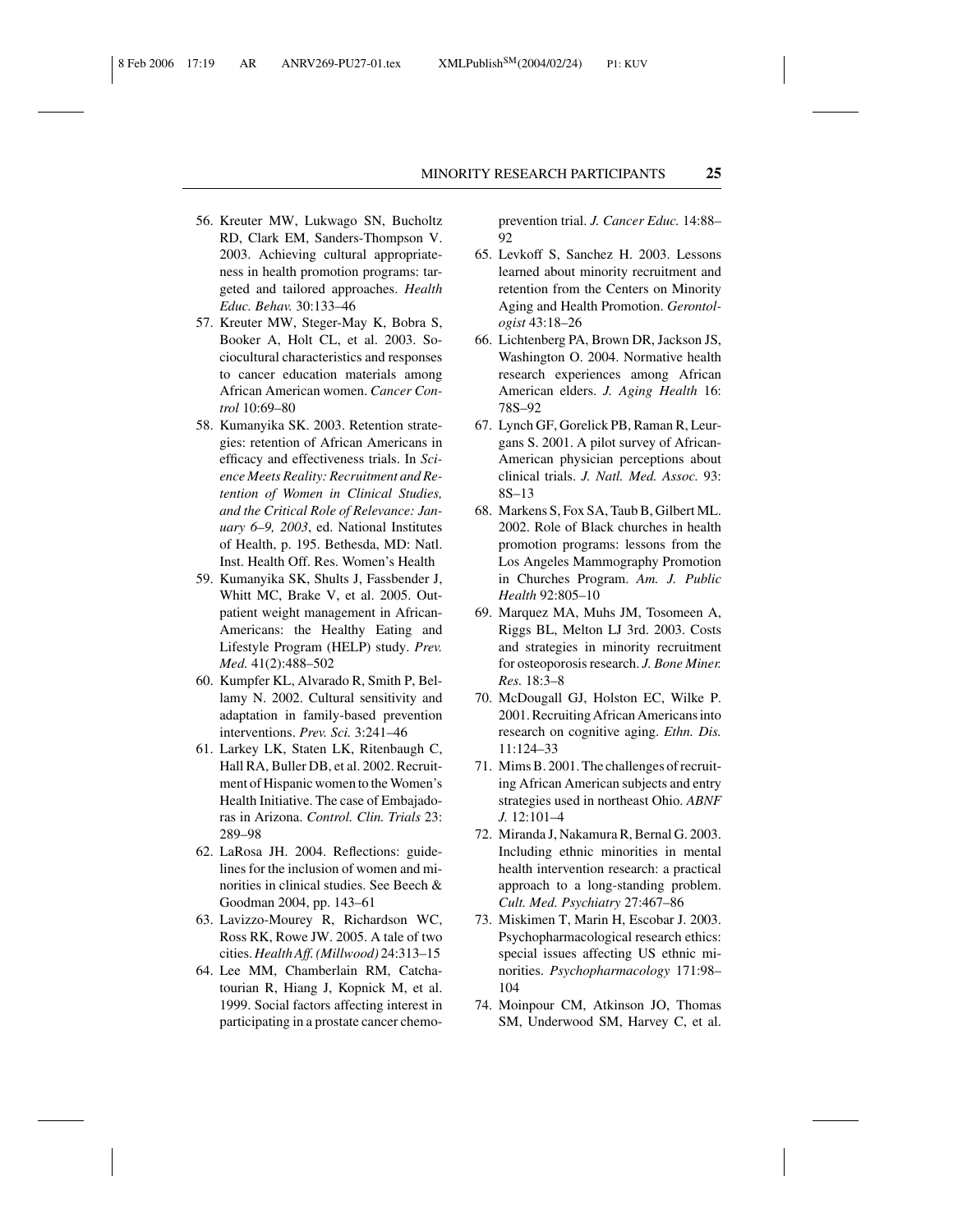2000. Minority recruitment in the prostate cancer prevention trial. *Ann. Epidemiol.* 10:S85–91

- 75. Moorman PG, Newman B, Millikan RC, Tse CK, Sandler DP. 1999. Participation rates in a case-control study: the impact of age, race, and race of interviewer. *Ann. Epidemiol.* 9:188–95
- 76. Moorman PG, Skinner CS, Evans JP, Newman B, Sorenson JR, et al. 2004. Racial differences in enrollment in a cancer genetics registry. *Cancer Epidemiol. Biomarkers Prev.* 13:1349–54
- 77. Moreno-John G, Gachie A, Fleming CM, Napoles-Springer A, Mutran E, et al. 2004. Ethnic minority older adults participating in clinical research: developing trust. *J. Aging Health* 16:93S– 123
- 78. Moser DK, Dracup K, Doering LV. 2000. Factors differentiating dropouts from completers in a longitudinal, multicenter clinical trial. *Nurs. Res.* 49:109– 16
- 79. Napoles-Springer AM, Fongwa MN, Stewart AL, Gildengorin G, Perez-Stable EJ. 2004. The effectiveness of an advance notice letter on the recruitment of African Americans and Whites for a mailed patient satisfaction survey. *J. Aging Health* 16:124S–36
- 80. Ness RB, Nelson DB, Kumanyika SK, Grisso JA. 1997. Evaluating minority recruitment into clinical studies: How good are the data? *Ann*. *Epidemiol.* 7:472–78
- 81. Nicholson WK, Brown AF, Gathe J, Grumbach K, Washington AE, Perez-Stable EJ. 1999. Hormone replacement therapy for African American women: missed opportunities for effective intervention. *Menopause* 6:147–55
- 82. Olin JT, Dagerman KS, Fox LS, Bowers B, Schneider LS. 2002. Increasing ethnic minority participation in Alzheimer disease research. *Alzheimer Dis. Assoc. Disord.* 16(Suppl. 2):S82–85
- 83. Parra-Medina D, D'Antonio A, Smith

SM, Levin S, Kirkner G, Mayer-Davis E. 2004. Successful recruitment and retention strategies for a randomized weight management trial for people with diabetes living in rural, medically underserved counties of South Carolina: the POWER study. *J. Am. Diet. Assoc.* 104:70–75

- 84. Preloran HM, Browner CH, Lieber E. 2001. Strategies for motivating Latino couples' participation in qualitative health research and their effects on sample construction. *Am. J. Public Health* 91:1832–41
- 85. Qualls CD. 2002. Recruitment of African American adults as research participants for a language in aging study: example of a principled, creative, and culture-based approach. *J. Allied Health* 31:241–46
- 86. Reed PS, Foley KL, Hatch J, Mutran EJ. 2003. Recruitment of older African Americans for survey research: a process evaluation of the community and churchbased strategy in The Durham Elders Project. *Gerontologist* 43:52–61
- 87. Royal C, Baffoe-Bonnie A, Kittles R, Powell I, Bennett J, et al. 2000. Recruitment experience in the first phase of the African American Hereditary Prostate Cancer (AAHPC) study. *Ann. Epidemiol.* 10:S68–77
- 88. Rubin RR, Fujimoto WY, Marrero DG, Brenneman T, Charleston JB, et al. 2002. The Diabetes Prevention Program: recruitment methods and results. *Control. Clin. Trials* 23:157–71
- 89. Russell C, Palmer JR, Adams-Campbell LL, Rosenberg L. 2001. Follow-up of a large cohort of Black women. *Am. J. Epidemiol.* 154:845–53
- 90. Ryan DH, Kennedy BM, Smith L, Tucker EW, Melancon LE, et al. 1998. Successful strategies for recruiting African Americans to prevention trials. *Cancer* 83:1833–35
- 91. Satcher D, Fryer GE Jr, McCann J, Troutman A, Woolf SH, Rust G. 2005.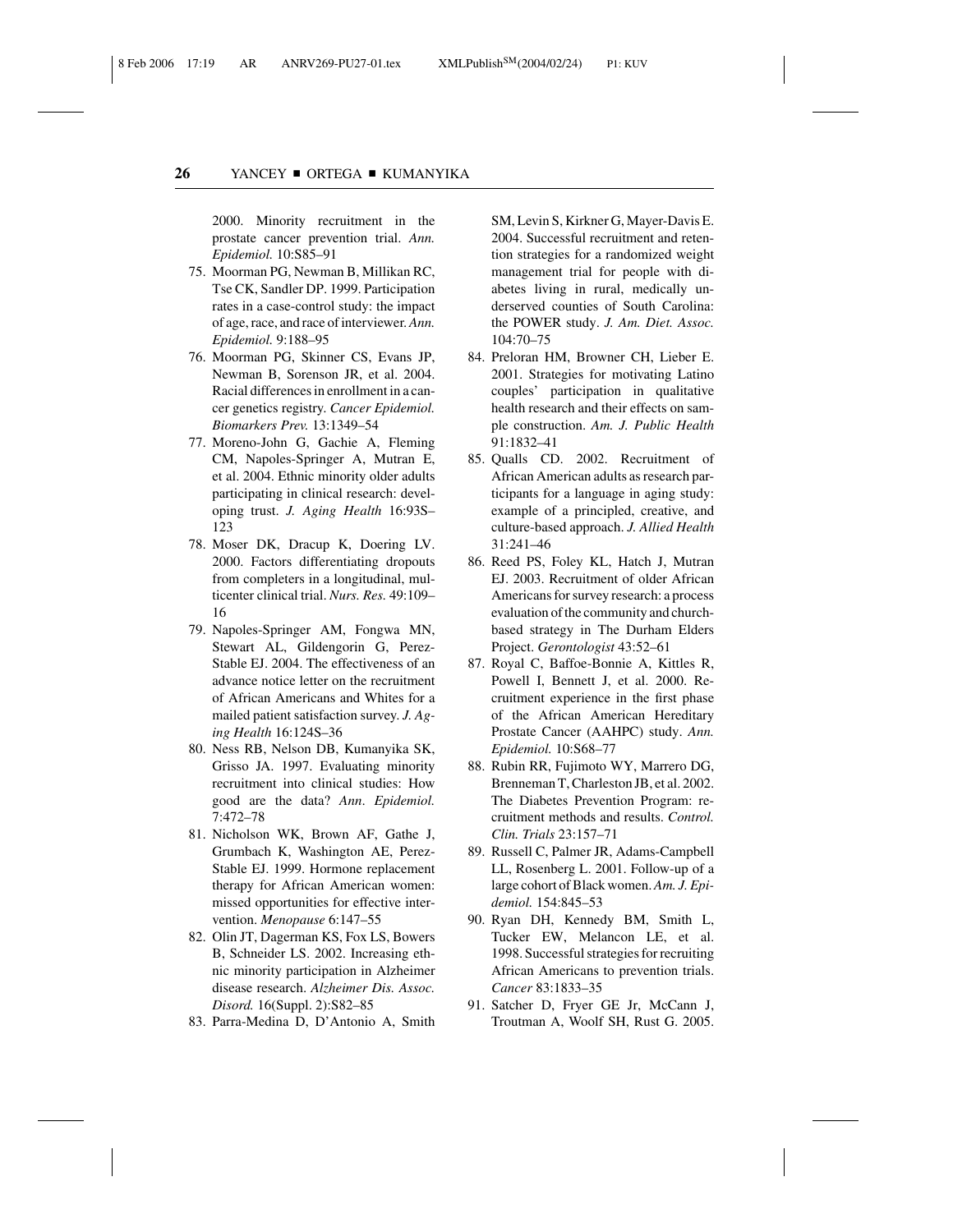What if we were equal? A comparison of the black-white mortality gap in 1960 and 2000. *Health Aff. (Millwood)* 24:459–64

- 92. Satia JA, Galanko JA, Rimer BK. 2005. Methods and strategies to recruit African Americans into cancer prevention surveillance studies. *Cancer Epidemiol. Biomarkers Prev.* 14:718–21
- 93. Sears SR, Stanton AL, Kwan L, Krupnick JL, Rowland JH, et al. 2003. Recruitment and retention challenges in breast cancer survivorship research: results from a multisite, randomized intervention trial in women with early stage breast cancer. *Cancer Epidemiol. Biomarkers Prev.* 12:1087–90
- 94. Sengupta S, Strauss RP, DeVellis R, Quinn SC, DeVellis B, Ware WB. 2000. Factors affecting African-American participation in AIDS research. *J. Acquir. Immune Defic. Syndr.* 24:275–84
- 95. Shavers VL, Lynch CF, Burmeister LF. 2000. Knowledge of the Tuskegee study and its impact on the willingness to participate in medical research studies. *J. Natl. Med. Assoc.* 92:563–72
- 96. Shavers VL, Lynch CF, Burmeister LF. 2002. Racial differences in factors that influence the willingness to participate in medical research studies. *Ann. Epidemiol.* 12:248–56
- 97. Shavers-Hornaday VL, Lynch CF, Burmeister LF, Torner JC. 1997. Why are African Americans underrepresented in medical research studies? Impediments to participation. *Ethn. Health* 2:31–45
- 98. Skelly AH, Samuel-Hodge C, Elasy T, Ammerman AS, Headen SW, Keyserling TC. 2000. Development and testing of culturally sensitive instruments for African American women with type 2 diabetes. *Diabetes Educ.* 26:769–74 , 76– 77
- 99. Smedley BD, Stith AY, Nelson AR, Inst. Med. (U.S.). Comm. Underst. Elimin. Racial Ethn. Disparities in Health Care.

2003. *Unequal Treatment: Confronting Racial and Ethnic Disparities in Health Care*. Washington, DC: Natl. Acad. xvi, 764 pp.

- 100. Smith SC Jr, Clark LT, Cooper RS, Daniels SR, Kumanyika SK, et al. 2005. Discovering the full spectrum of cardiovascular disease: Minority Health Summit 2003: report of the Obesity, Metabolic Syndrome, and Hypertension Writing Group. *Circulation* 111:e134– 39
- 101. Stoddart ML, Jarvis B, Blake B, Fabsitz RR, Howard BV, et al. 2000. Recruitment of American Indians in epidemiologic research: the Strong Heart Study. *Am. Indian Alsk. Native Ment. Health Res.* 9:20–37
- 102. Story M, Sherwood NE, Obarzanek E, Beech BM, Baranowski JC, et al. 2003. Recruitment of African-American preadolescent girls into an obesity prevention trial: the GEMS pilot studies. *Ethn. Dis.* 13:S78–87
- 103. Svensson CK. 1989. Representation of American blacks in clinical trials of new drugs. *JAMA* 261:263–65
- 104. Swanson GM, Ward AJ. 1995. Recruiting minorities into clinical trials: toward a participant-friendly system. *J. Natl. Cancer Inst.* 87:1747–59
- 105. Thomas SB, Quinn SC. 1991. The Tuskegee Syphilis Study, 1932 to 1972: implications for HIV education and AIDS risk education programs in the black community. *Am. J. Public Health* 81:1498–505
- 106. Unson CG, Dunbar N, Curry L, Kenyon L, Prestwood K. 2001. The effects of knowledge, attitudes, and significant others on decisions to enroll in a clinical trial on osteoporosis: implications for recruitment of older African-American women. *J. Natl. Med. Assoc.* 93:392– 401; discussion pp. 2–4
- 107. Unson CG, Ohannessian C, Kenyon L, Case A, Reisine S, Prestwood K. 2004. Barriers to eligibility and enrollment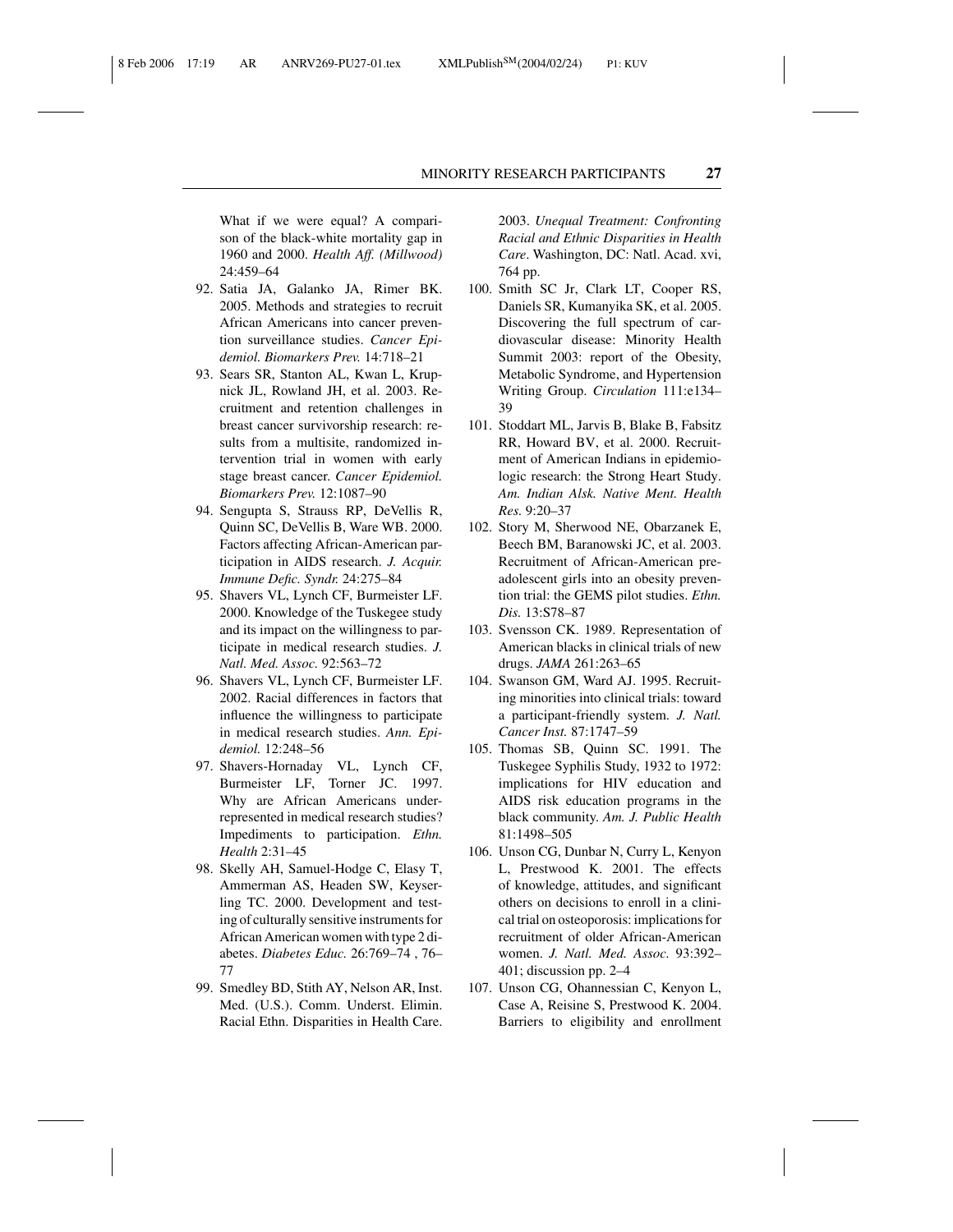among older women in a clinical trial on osteoporosis: effects of ethnicity and SES. *J. Aging Health* 16:426–43

- 108. Warren-Findlow J, Prohaska TR, Freedman D. 2003. Challenges and opportunities in recruiting and retaining underrepresented populations into health promotion research. *Gerontologist* 43 (Spec. No. 1):37–46
- 109. Williams SG, Wharton AR, Falter KH, French E, Redd SC. 2003. Retention factors for participants of an inner-city community-based asthma intervention study. *Ethn. Dis.* 13:118–25
- 110. Wisdom K, Neighbors K, Williams VH, Havstad SL, Tilley BC. 2002. Recruitment of African Americans with type 2 diabetes to a randomized controlled trial using three sources. *Ethn. Health* 7:267– 78
- 111. Witte SS, El-Bassel N, Gilbert L, Wu E, Chang M, Steinglass P. 2004. Recruitment of minority women and their main sexual partners in an HIV/STI prevention trial. *J. Womens Health* 13:1137–47
- 112. Woods MN, Harris KJ, Mayo MS, Catley D, Scheibmeir M, Ahluwalia JS. 2002. Participation of African Americans in a smoking cessation trial: a quantitative and qualitative study. *J. Natl. Med. Assoc.* 94:609–18
- 113. Woods VD, Montgomery SB, Herring RP. 2004. Recruiting Black/African American men for research on prostate cancer prevention.*Cancer* 100:1017–25
- 114. Wyatt SB, Diekelmann N, Henderson F, Andrew ME, Billingsley G, et al. 2003. A community-driven model of research participation: the Jackson Heart Study

Participant Recruitment and Retention Study. *Ethn. Dis.* 13:438–55

- 115. Yancey A. 1999. Facilitating health promotion in communities of color. *Cancer Res. Ther. Control* 8:113–22
- 116. Yancey AK, Kumanyika SK, Ponce NA, McCarthy WM, Fielding JE, et al. 2004. Population-based interventions engaging communities of color in healthy eating and active living: a review. *Prev. Chronic Dis.* 1:1–18
- 116a. Yancey A, McCarthy W, Harrison GH, Wong WK, Siegel JM, Leslie J. 2005. Results of a randomized, controlled lifestyle change intervention: African-American Women Fight Cancer with Fitness. *J. Women's Health.* In press
- 117. Yancey AK, Miles OL, McCarthy WJ, Sandoval G, Hill J, et al. 2001. Differential response to targeted recruitment strategies to fitness promotion research by African-American women of varying body mass index. *Ethn. Dis.* 11:115–23
- 118. Yancey AK, Robinson RG, Ross RK, Washington R, Goodell HR, et al. 2005. Discovering the full spectrum of cardiovascular disease: Minority Health Summit 2003: report of the Advocacy Writing Group. *Circulation* 111:e140–49
- 119. Yancy CW, Benjamin EJ, Fabunmi RP, Bonow RO. 2005. Discovering the full spectrum of cardiovascular disease: Minority Health Summit 2003: executive summary. *Circulation* 111:1339–49
- 120. Zayas LH, McKee MD, Jankowski KR. 2004. Adapting psychosocial intervention research to urban primary care environments: a case example. *Ann. Fam. Med.* 2:504–8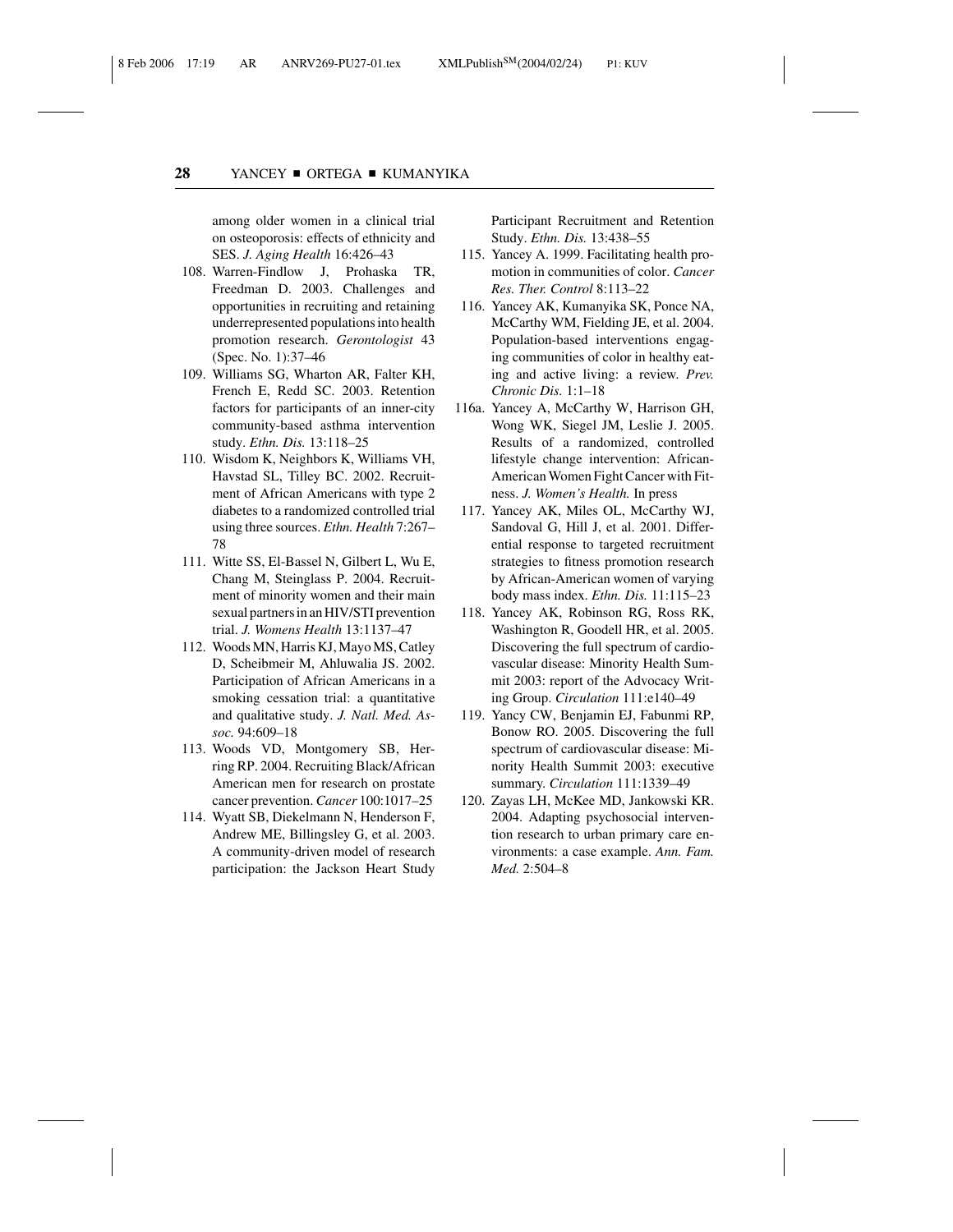# **CONTENTS**

# **EPIDEMIOLOGY AND BIOSTATISTICS**

| Effective Recruitment and Retention of Minority Research Participants,<br>Antronette K. Yancey, Alexander N. Ortega, and Shiriki K. Kumanyika                                        | 1   |
|--------------------------------------------------------------------------------------------------------------------------------------------------------------------------------------|-----|
| Measuring Population Health: A Review of Indicators, Vera Etches,<br>John Frank, Erica Di Ruggiero, and Doug Manuel                                                                  | 29  |
| On Time Series Analysis of Public Health and Biomedical Data,<br>Scott L. Zeger, Rafael Irizarry, and Roger D. Peng                                                                  | 57  |
| The Promise and Pitfalls of Systematic Reviews, Patricia Dolan Mullen<br>and Gilbert Ramírez                                                                                         | 81  |
| Hypertension: Trends in Prevalence, Incidence, and Control, <i>Ihab Hajjar</i> ,<br>Jane Morley Kotchen, and Theodore A. Kotchen                                                     | 465 |
| ENVIRONMENTAL AND OCCUPATIONAL HEALTH                                                                                                                                                |     |
| Environmental Justice: Human Health and Environmental Inequalities,<br>Robert J. Brulle and David N. Pellow                                                                          | 103 |
| Speed, Road Injury, and Public Health, Elihu D. Richter, Tamar Berman,<br>Lee Friedman, and Gerald Ben-David                                                                         | 125 |
| The Big Bang? An Eventful Year in Workers' Compensation,<br>Tee L. Guidotti                                                                                                          | 153 |
| Shaping the Context of Health: A Review of Environmental and Policy<br>Approaches in the Prevention of Chronic Diseases, Ross C. Brownson,<br>Debra Haire-Joshu, and Douglas A. Luke | 341 |
| <b>PUBLIC HEALTH PRACTICE</b>                                                                                                                                                        |     |
| Health Disparities and Health Equity: Concepts and Measurement,<br>Paula Braveman                                                                                                    | 167 |
| The Politics of Public Health Policy, Thomas R. Oliver                                                                                                                               | 195 |
| Vaccine Shortages: History, Impact, and Prospects for the Future,<br>Alan R. Hinman, Walter A. Orenstein, Jeanne M. Santoli,                                                         |     |
| Lance E. Rodewald, and Stephen L. Cochi                                                                                                                                              | 235 |
| What Works, and What Remains to Be Done, in HIV Prevention in the<br>United States, David R. Holtgrave and James W. Curran                                                           | 261 |